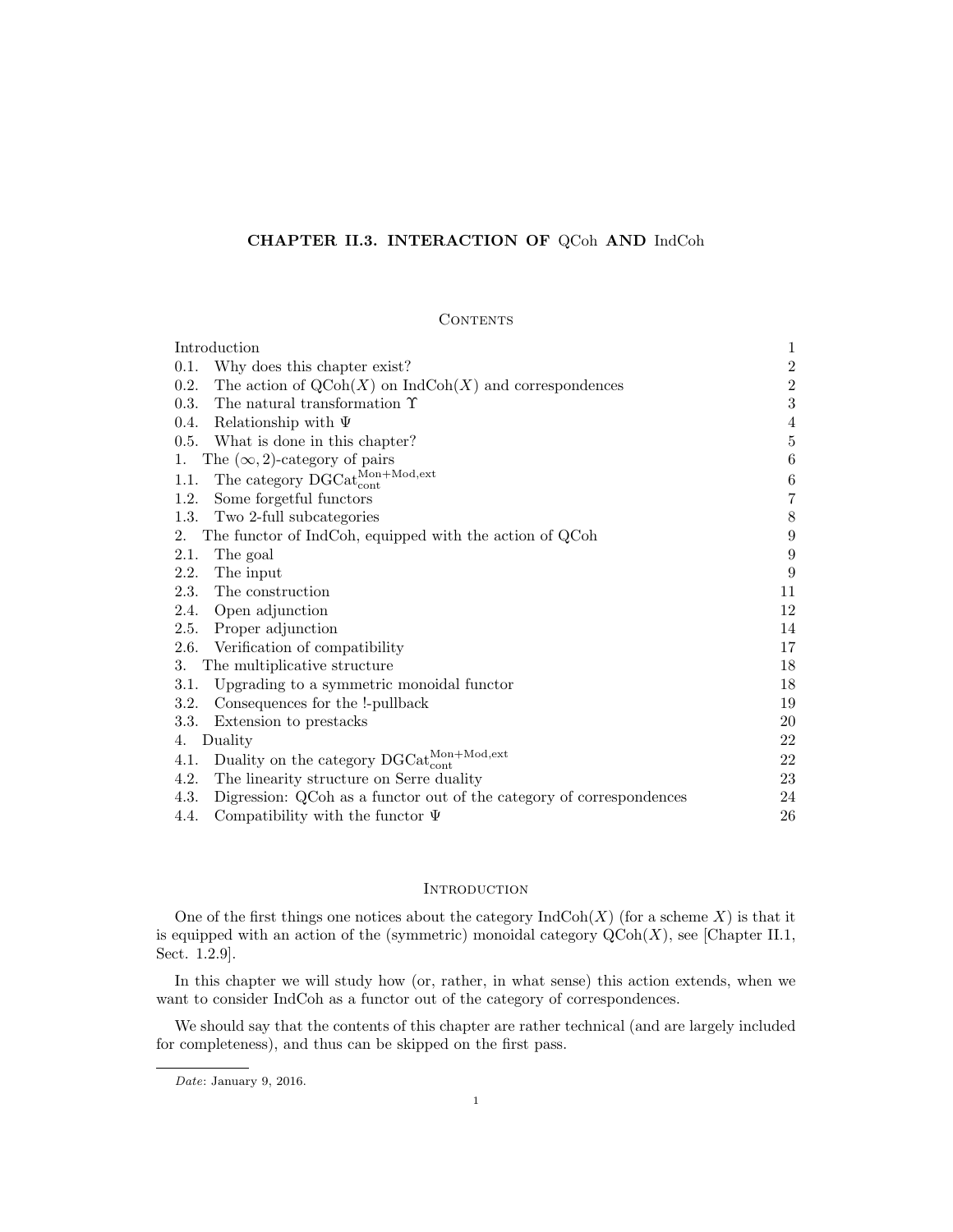#### 0.1. Why does this chapter exist?

0.1.1. The first question to ask is, indeed, why bother? The true answer is that if we really care about IndCoh as a functor out of category of correspondences and about the action of  $\mathrm{QCoh}(X)$  on IndCoh $(X)$ , then we must understand how they interact.

However, in addition to that, the material of this chapter will have some practical consequences.

0.1.2. We recall that, say, for an individual scheme X, both categories  $\mathrm{QCoh}(X)$  and  $\mathrm{IndCoh}(X)$ have a canonical symmetric monoidal structure. We will show that the action of  $\mathrm{QCoh}(X)$  on  $IndCoh(X)$  comes from a symmetric monoidal functor

$$
\Upsilon_X : \mathrm{QCoh}(X) \to \mathrm{IndCoh}(X),
$$

which as a plain functor looks like

 $\mathcal{F} \mapsto \mathcal{F} \otimes \omega_X.$ 

The functoriality properties established in this chapter will allow us to extend the assignment  $X \rightsquigarrow \Upsilon_X$  from schemes to prestacks.

0.1.3. We will see that the functor dual to  $\Upsilon_X$  with respect to the Serre auto-duality of  $IndCoh(X)$  and the naive auto-duality of  $QCoh(X)$ , is the natural transformation

$$
\Psi_X : \mathrm{IndCoh}(X) \to \mathrm{QCoh}(X),
$$

again in a way functorial with respect to X.

0.2. The action of  $\mathrm{QCoh}(X)$  on IndCoh(X) and correspondences. Let us explain how we encode the action of  $QCoh(X)$  on  $IndCoh(X)$  in the framework of the  $(\infty, 2)$ -categories of correspondences.

0.2.1. Recall that in [Chapter II.2] we extended the assignment  $X \rightsquigarrow \text{IndCoh}(X)$  into a functor

$$
\operatorname{IndCoh}_{\operatorname{Corr}(\operatorname{Sch}_{\operatorname{aff}},\operatorname{all}_{\operatorname{all}}^{\operatorname{proper}}]}:\operatorname{Corr}(\operatorname{Sch}_{\operatorname{aff}})^{\operatorname{proper}}_{\operatorname{all},\operatorname{all}}\to \operatorname{DGCat}_{\operatorname{cont}}^{2\text{-}\operatorname{Cat}}.
$$

We now consider the assignment

$$
X \rightsquigarrow (\text{QCoh}(X), \text{IndCoh}(X)),
$$

where we regard  $\mathrm{QCoh}(X)$  as a monoidal DG category (i.e., an algebra object in DGCat<sub>cont</sub>), and  $\text{IndCoh}(X)$  as a  $\text{QCoh}(X)$ -module category, i.e., an object of  $\text{QCoh}(X)$ -mod.

We want to extend this assignment to a functor out of  $Corr(Sch_{aff})_{all;all}^{proper}$ . The challenge is to identify the target  $(\infty, 2)$ -category, so that it will account for the pieces of structure that we need, also one for which such a construction will be possible.

0.2.2. The sought-for  $(\infty, 2)$ -category, denoted DGCat<sub>cont</sub><sup>Mon+Mod,ext</sup>, is introduced in Sect. 1. As expected, its objects are pairs  $(O, C)$ , where O is a monoidal DG category and C is a module O-category.

But 1-morphisms are less obvious. We refer the reader to Sect. 1.1 for the definition. It is designed so that there is a natural forgetful functor

$$
(0.1)\t\t\tDGCat_{cont}^{Mon+Mod, ext} \to DGCat_{cont}^{2-Cat}
$$

that at the level of objects sends  $(O, C)$  to  $C$ .

Here is how the desired functor

$$
(0.2) \qquad \quad (QCoh, IndCoh)_{{\rm Corr(Sch_{aff})}_{all;all}^{\rm proper}}: {\rm Corr(Sch_{aff})}_{all;all}^{\rm proper} \rightarrow {\rm DGCat}_{\rm cont}^{{\rm Mon+Mod,ext}}
$$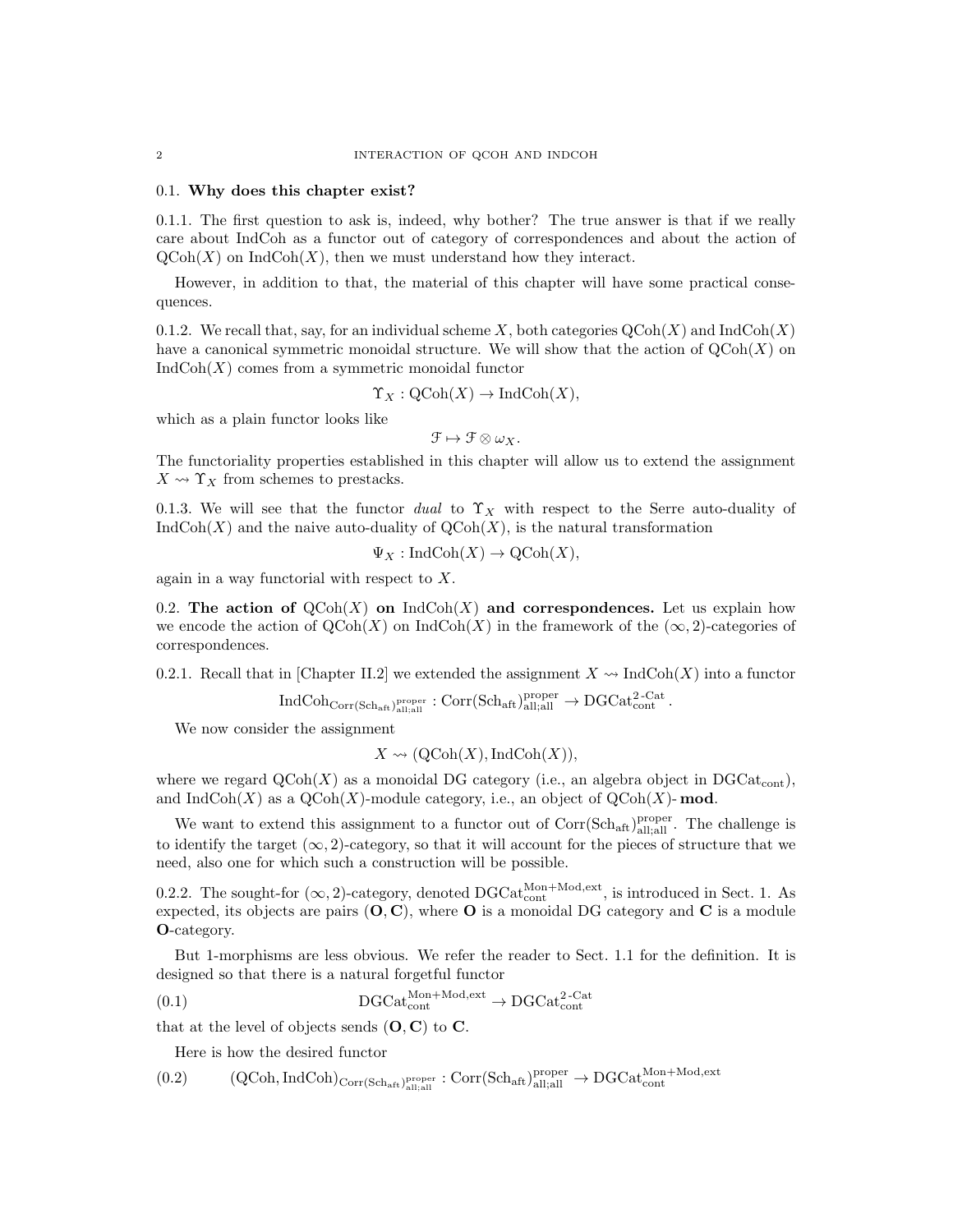is constructed<sup>1</sup>.

0.2.3. Consider the  $(\infty, 1)$ -category  $DGCat_{cont}^{Mon^{op} + Mod}$ , whose objects are pairs  $(O, C)$ , but where the space of morphisms from  $(O_1, C_1)$  to  $(O_2, C_2)$  is that of pairs

$$
(F_{\mathbf{O}} : \mathbf{O}_2 \to \mathbf{O}_1, F_{\mathbf{C}} : \mathbf{C}_1 \to \mathbf{C}_2),
$$

where  $F_{\mathbf{O}}$  is a monoidal functor (note the direction of the arrow), and  $F_{\mathbf{C}}$  is a map of  $\mathbf{O}_2$ -module categories.

As our initial input we start with the functor

$$
(0.3) \hspace{1cm} (QCoh^*, IndCoh_*)_{Sch_{aff}}: Sch_{aff} \rightarrow DGCat^{Mon^{op}_* + Mod}_{cont}
$$

that sends a scheme X to  $(QCoh(X),IndCoh(X))$  and a morphism  $X \stackrel{f}{\rightarrow} Y$  to the pair  $(f^*, f^{\text{IndCoh}}_*)$ .

0.2.4. Next, from the definition of  $DGCat_{\text{cont}}^{\text{Mon+Mod,ext}}$  it follows that there exists a canonically defined functor

$$
\operatorname{DGCat_{cont}^{Mon^{op}+\mathrm{Mod}}}\nolimits \to \operatorname{DGCat_{cont}^{Mon+Mod,ext}}.
$$

Precomposing with (0.3) we obtain a functor

(0.4)  $(QCoh, IndCoh)_{Sch_{aff}} : Sch_{aff} \rightarrow DGCat_{cont}^{Mon+Mod, ext}.$ 

Now, to get from  $(0.4)$  to  $(0.2)$  we repeat the procedure of [Chapter II.2, Sect. 2.1].

0.3. The natural transformation  $\Upsilon$ . We shall now explain how the existence of the functor  $(QCoh, IndCoh)_{Corr(Sch<sub>af</sub>, p<sub>loop</sub><sup>proper</sup> in (0.2) leads to the natural transformation from Sect. 0.1.1.$ 

0.3.1. First, we note that  $(QCoh, IndCoh)_{Corr(Sch_{att})_{all;all}}$  comes equipped with a canonically defined symmetric monoidal structure, where  $Corr(Sch<sub>att</sub>)<sub>all;all</sub><sub>all</sub>$  acquires a symmetric monoidal structure from the operation of Cartesian product on Schaft, and the symmetric monoidal structure on  $\text{DGCat}_{\text{cont}}^{\text{Mon+Mod,ext}}$  is given by component-wise tensor product.

0.3.2. Let  $DGCat_{cont}^{Mon+Mod}$  denote the  $(\infty, 1)$ -category, whose objects are pairs  $(O, C)$ , but where the space of morphisms from  $(O_1, C_1)$  to  $(O_2, C_2)$  is that of pairs

$$
(F_{\mathbf{O}} : \mathbf{O}_1 \to \mathbf{O}_2, F_{\mathbf{C}} : \mathbf{C}_1 \to \mathbf{C}_2),
$$

where  $F_{\mathbf{O}}$  is a monoidal functor and  $F_{\mathbf{C}}$  is a map of  $\mathbf{O}_1$ -module categories. (Note that the difference between  $\mathrm{DGCat}_{\mathrm{cont}}^{\mathrm{Mon+Mod}}$  and  $\mathrm{DGCat}_{\mathrm{cont}}^{\mathrm{Mon}^{\mathrm{op}}+\mathrm{Mod}}$  is in the direction of the arrow  $F_{\mathbf{O}}$ .)

From the definition of  $DGCat_{cont}^{Mon+Mod,ext}$  it follows that there exists a canonically defined (symmetric monoidal) functor

$$
\mathrm{DGCat}_{\mathrm{cont}}^{\mathrm{Mon+Mod}} \to \mathrm{DGCat}_{\mathrm{cont}}^{\mathrm{Mon+Mod,ext}}.
$$

<sup>&</sup>lt;sup>1</sup>This essentially mimics the construction of  $\text{IndCoh}_{\text{Corr}(\text{Sch}_{\text{aff}})}^{\text{proper}}$  in [Chapter II.2, Sect. 2.1].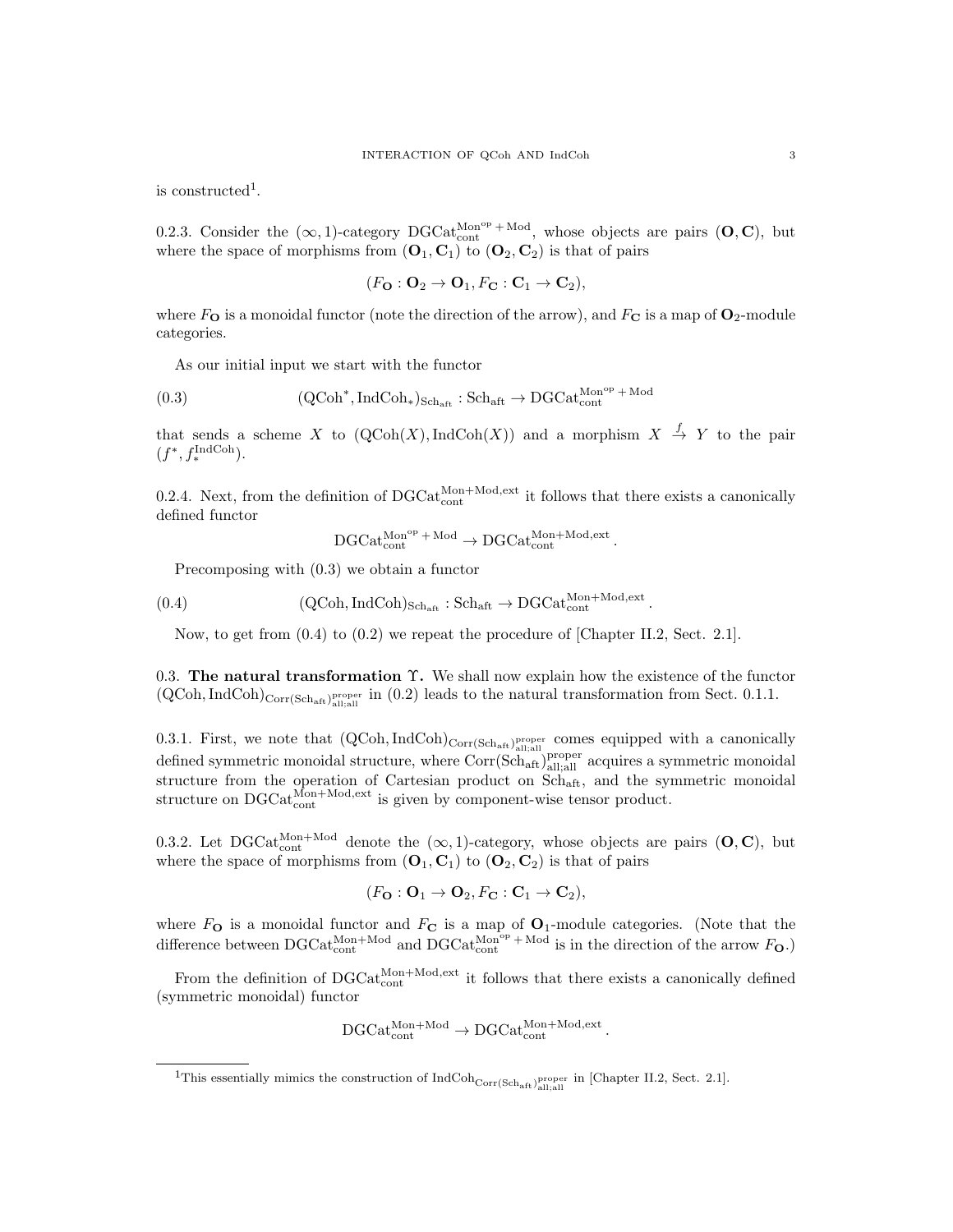0.3.3. Restricting  $(QCoh, IndCoh)_{Corr(Sch_{aff})_{all;all}^{proper}}$  to  $(Sch_{aff})^{op} \subset Corr(Sch_{aff})_{all;all}^{proper}$  we obtain a functor

$$
(\mathrm{Sch}_{\mathrm{aft}})^{\mathrm{op}} \to \mathrm{DGCat}_{\mathrm{cont}}^{\mathrm{Mon+Mod,ext}},
$$

and one shows that it factors through a canonically defined (symmetric monoidal) functor

(0.5) 
$$
(\text{QCoh}^*, \text{IndCoh}^!)_{\text{Sch}_{\text{aff}}} : (\text{Sch}_{\text{aff}})^{\text{op}} \to \text{DGCat}_{\text{cont}}^{\text{Mon+Mod}}.
$$

Since every object in Schaft has a canonical structure of co-commutative co-algebra (via the diagonal map), the functor (0.5) gives rise to a functor

(0.6) 
$$
(Sch_{\text{aft}})^{\text{op}} \to \text{ComAlg}(DGCat_{\text{cont}}^{\text{Mon}+\text{Mod}}).
$$

0.3.4. We note that the category  $\text{ComAlg}(\text{DGCat}_{\text{cont}}^{\text{Mon+Mod}})$  identifies with that of triples

$$
(\mathbf{O},\mathbf{O}',\alpha:\mathbf{O}\to\mathbf{O}'),
$$

where **O** and **O'** are symmetric monoidal categories, and  $\alpha$  is a symmetric monoidal functor.

Hence, the data of the functor  $(0.6)$  is equivalent to that of a natural transformation

(0.7) 
$$
\Upsilon : \mathrm{QCoh}^*_{\mathrm{Sch}_{\mathrm{aft}}} \to \mathrm{IndCoh}^!_{\mathrm{Sch}_{\mathrm{aft}}},
$$

where  $\operatorname{QCoh}^*_{\operatorname{Sch}_{\operatorname{aft}}}$  and  $\operatorname{IndCoh}^!_{\operatorname{Sch}_{\operatorname{aft}}}$  are viewed as functors

$$
(\mathrm{Sch}_{\mathrm{aff}})^{\mathrm{op}}\to \mathrm{ComAlg}(\mathrm{DGCat}_{\mathrm{cont}})=\mathrm{DGCat}_{\mathrm{cont}}^{\mathrm{SymMon}}\,.
$$

0.3.5. For an individual scheme  $X$  we thus obtain a functor

$$
\Upsilon_X : \mathrm{QCoh}(X) \to \mathrm{IndCoh}(X),
$$

which is obtained by the action of  $QCoh(X)$  on the monoidal unit in IndCoh(X), i.e.,  $\omega_X \in$  $IndCoh(X)$ .

For a morphism  $X \stackrel{f}{\rightarrow} Y$ , we have the following commutative diagram

$$
\begin{aligned}\n\text{QCoh}(X) & \xrightarrow{\Upsilon_X} \text{IndCoh}(X) \\
\downarrow f^* \uparrow \qquad \qquad \uparrow f^! \\
\text{QCoh}(Y) & \xrightarrow{\Upsilon_Y} \text{IndCoh}(Y).\n\end{aligned}
$$

The above observation allows to extend the assignment  $X \leadsto \Upsilon_X$  from schemes to prestacks. I.e., for every  $\mathcal{Y} \in \text{PreStk}$  we also have a canonically defined (symmetric monoidal) functor

$$
\Upsilon_{\mathcal{Y}}: \mathrm{QCoh}(\mathcal{Y}) \to \mathrm{IndCoh}(\mathcal{Y}).
$$

0.4. **Relationship with**  $\Psi$ . Let us finally explain the relationship between the functors

$$
\Upsilon_X : \mathrm{QCoh}(X) \to \mathrm{IndCoh}(X) \text{ and } \Psi_X : \mathrm{IndCoh}(X) \to \mathrm{QCoh}(X).
$$

Remark 0.4.1. Recall that the functor  $\Psi_X$  played a fundamental role in the initial steps of setting up the theory of ind-coherent sheaves. Specifically, it was used in the definition of the direct image functor

$$
X \xrightarrow{f} Y \quad \rightsquigarrow \quad \text{IndCoh}(X) \xrightarrow{f^{\text{IndCoh}}}_{*} \text{IndCoh}(Y).
$$

However,  $\Psi$  is really a feature of schemes. In particular, it does not have an intrinsic meaning for prestacks.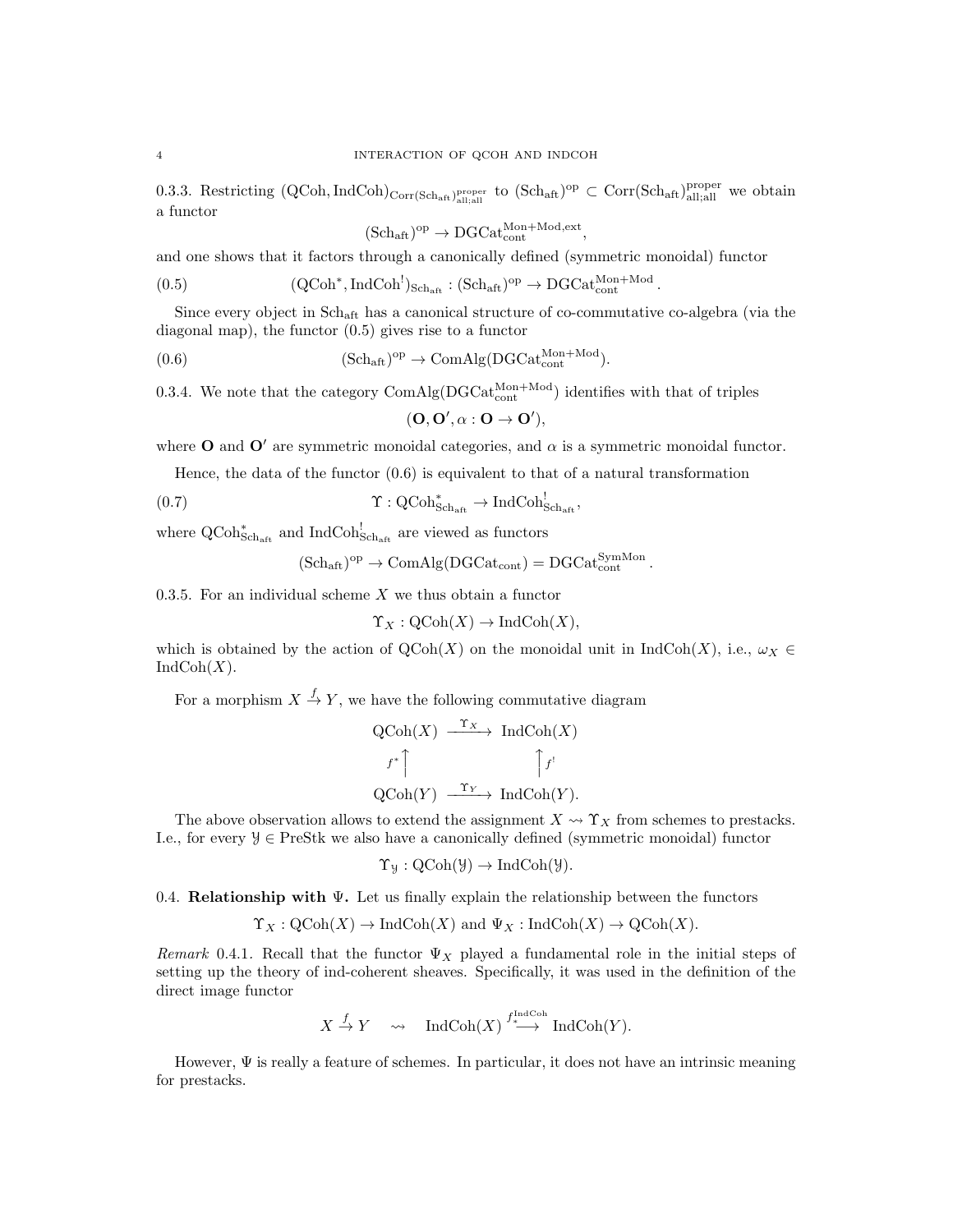0.4.2. Recall the categories  $DGCat_{cont}^{Mon+Mod}$  and  $DGCat_{cont}^{Mon^{op} + Mod}$ , and note that they contain full subcategories

$$
(\text{DGCat}_{\text{cont}}^{\text{Mon+Mod}})^{\text{dualizable}} \subset \text{DGCat}_{\text{cont}}^{\text{Mon+Mod}}
$$

and

$$
(\mathrm{DGCat}_{\mathrm{cont}}^{\mathrm{Mon}^{\mathrm{op}}\,+\,\mathrm{Mod}})^\mathrm{dualizable}\subset \mathrm{DGCat}_{\mathrm{cont}}^{\mathrm{Mon}^{\mathrm{op}}\,+\,\mathrm{Mod}},
$$

respectively that consist of pairs  $(O, C)$  where C is dualizable as a plain DG category.

The operation of dualization  $(O, C) \mapsto (O, C^{\vee})$  defines an equivalence

$$
(0.8)\qquad \qquad ((\mathrm{DGCat}_{\mathrm{cont}}^{\mathrm{Mon}^{\mathrm{op}}+\mathrm{Mod}})^{\mathrm{dualizable}})^{\mathrm{op}}\rightarrow (\mathrm{DGCat}_{\mathrm{cont}}^{\mathrm{Mon+Mod}})^{\mathrm{dualizable}}.
$$

0.4.3. Recall (see [Chapter II.2, Sect. 4.2]) that Serre duality for IndCoh was a formal consequence of the existence of the functor  $IndCoh_{Corr(Sch_{aff})}$ <sub>proper</sub>, equipped with its symmetric monoidal structure.

In the same way, we use the functor  $(QCoh, IndCoh)_{Corr(Sch_{aff})_{all;all}}$ , equipped with its symmetric monoidal structure, to show that the composition of the functor  $(QCoh^*, IndCoh_*)_{Sch_{aff}}$ of  $(0.3)$  with  $(0.8)$  identifies with the functor  $(QCoh^*$ , IndCoh<sup>!</sup>)<sub>Schaft</sub> of  $(0.5)$ .

0.4.4. Next, by construction, the functor  $(QCoh^*$ , IndCoh<sub>\*</sub>)<sub>Schaft</sub> comes equipped with the natural transformation

$$
(\mathrm{Id},\Psi)_{{\mathrm{Sch}}_{\mathrm{aff}}}:({\mathrm{QCoh}}^*,{\mathrm{Ind}}{\mathrm{Coh}}_*)_{\mathrm{Sch}_{\mathrm{aff}}} \to ({\mathrm{QCoh}}^*,{\mathrm{QCoh}}_*)_{\mathrm{Sch}_{\mathrm{aff}}}
$$

as functors  $Sch_{\text{aff}} \to DGCat_{\text{cont}}^{Mon+Mod}$ . Applying (0.8), we obtain a natural transformation

$$
(0.9) \qquad \qquad (\mathrm{Id},\Psi^\vee)_{\mathrm{Sch}_\mathrm{aff}}: (\mathrm{QCoh}^*, \mathrm{QCoh}^*)_{\mathrm{Sch}_\mathrm{aff}} \to (\mathrm{QCoh}^*, \mathrm{IndCoh}^!)_{\mathrm{Sch}_\mathrm{aff}}
$$

as functors  $(\text{Sch}_{\text{aft}})^{\text{op}} \to \text{DGCat}_{\text{cont}}^{\text{Mon}^{\text{op}} + \text{Mod}}.$ 

0.4.5. What we show is that that the above natural transformation  $(0.9)$  is canonically isomorphic to the natural transformation

$$
(0.10) \qquad \qquad (\mathrm{Id}, \Upsilon)_{\mathrm{Sch}_{\mathrm{aff}}} : (\mathrm{QCoh}^*, \mathrm{QCoh}^*)_{\mathrm{Sch}_{\mathrm{aff}}} \to (\mathrm{QCoh}^*, \mathrm{IndCoh}^!)_{\mathrm{Sch}_{\mathrm{aff}}},
$$

the latter being part of the data of the functor (0.7).

0.4.6. For an individual scheme  $X$  this means that the functors

$$
\Psi_X : \text{IndCoh}(X) \to \text{QCoh}(X) \text{ and } \Upsilon_X : \text{QCoh}(X) \to \text{IndCoh}(X)
$$

are canonically duals of each other.

Here IndCoh(X) is identified with its own dual via the Serre duality functor  $\mathbf{D}_X^{\text{Serre}}$  (see [Chapter II.2, Sect. 4.2.6]). The category  $QCoh(X)$  is identified with its own dual via the "naive" duality functor

$$
\mathbf{D}_X^{\text{naive}} : \text{QCoh}(X)^\vee \simeq \text{QCoh}(X),
$$

whose evaluation map  $\mathrm{QCoh}(X) \otimes \mathrm{QCoh}(X) \to \mathrm{Vect}$  is

$$
QCoh(X) \otimes QCoh(X) \stackrel{\otimes}{\to} QCoh(X) \stackrel{\Gamma(X,-)}{\longrightarrow} Vect.
$$

0.5. What is done in this chapter?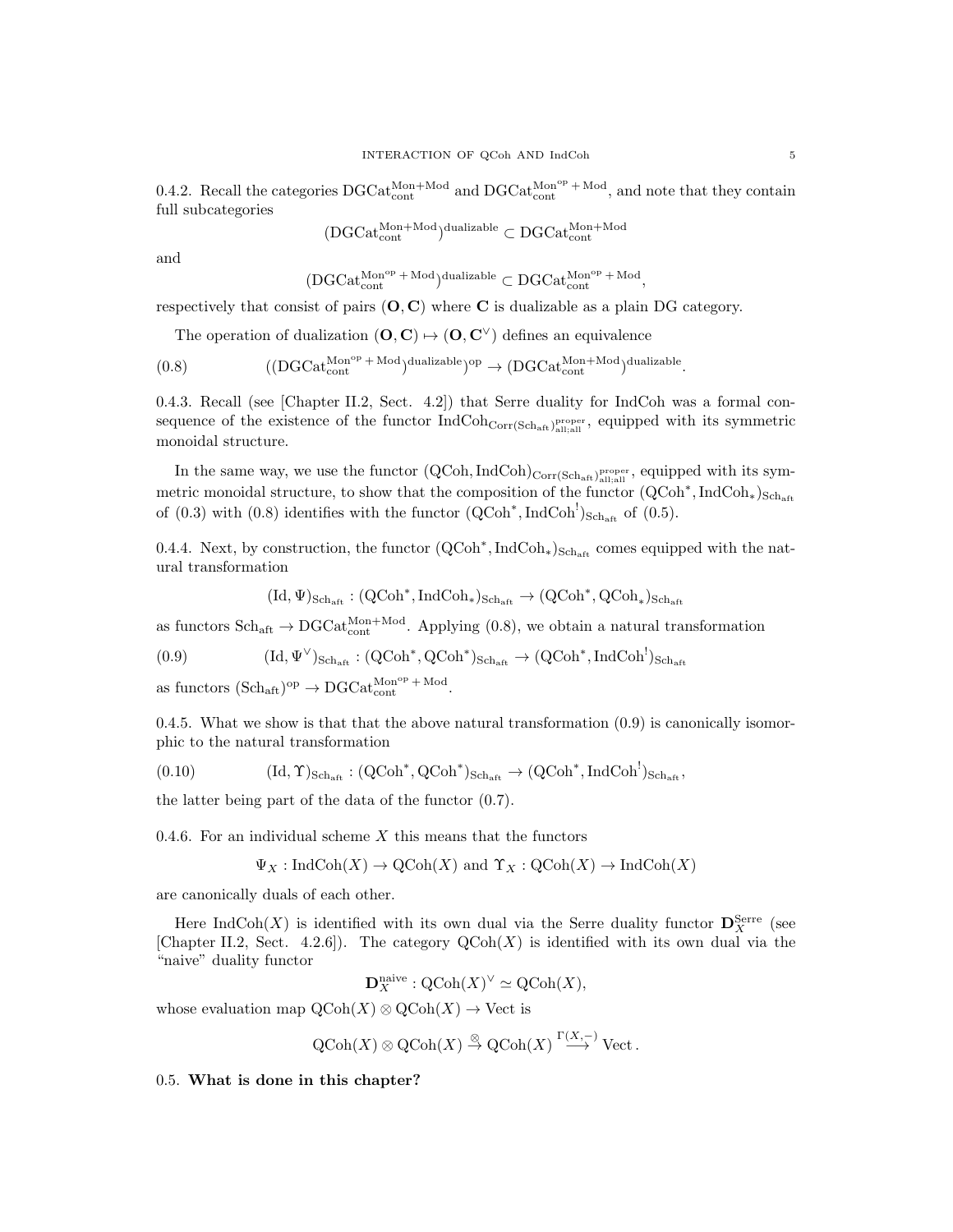0.5.1. In Sect. 1 we define the  $(\infty, 2)$ -category DGCat<sub>cont</sub><sup>Mon+Mod,ext</sup> that will be the recipient of the functor

$$
(0.11) \qquad \qquad (\text{QCoh}, \text{IndCoh})_{\text{Corr}(\text{Sch}_{\text{aft}})_{\text{all;all}}^{\text{proper}}} : \text{Corr}(\text{Sch}_{\text{aft}})_{\text{all;all}}^{\text{proper}} \to \text{DGCat}_{\text{cont}}^{\text{Mon+Mod,ext}}.
$$

In doing so we allow ourselves a certain sloppiness: we say what the space of objects of  $\text{DGCat}_{\text{cont}}^{\text{Mon+Mod,ext}}$  is, and what is the  $(\infty, 1)$ -category of morphisms between any two objects.

We leave it to the reader to complete this to an actual definition of a  $(\infty, 2)$ -category (as those are defined in [Chapter A.1, Sect. 2.1]).

0.5.2. In Sect. 2 we carry out the construction of the functor (0.11) along the lines indicated in Sect. 0.2.

0.5.3. In Sect. 3 we discuss the symmetric monoidal structure on the functor (0.11), and how it gives rise to the natural transformation  $\Upsilon$ , as described in Sect. 0.3.

0.5.4. In Sect. 4 we discuss the self-duality feature of the assignment

$$
X \quad \rightsquigarrow \quad \mathrm{QCoh}(X) \in \mathrm{DGCat}_{\mathrm{cont}}^{\mathrm{Mon}}, \mathrm{IndCoh}(X) \in \mathrm{QCoh}(X)\text{-}\mathbf{mod},
$$

and the relationship between the natural transformations

$$
\Upsilon_X : \mathrm{QCoh}(X) \to \mathrm{IndCoh}(X)
$$

and

$$
\Psi_X : \text{IndCoh}(X) \to \text{QCoh}(X).
$$

1. THE 
$$
(\infty, 2)
$$
-category of pairs

In this section we introduce a general framework that encodes the  $(\infty, 2)$ -category of pairs  $(O, C)$ , where O us a monoidal DG category, and C is an O-module category.

This  $(\infty, 2)$ -category will be the recipient of the functor from the  $(\infty, 2)$ -category of correspondences that assigns to a scheme X the pair  $(QCoh(X),IndCoh(X))$ .

The reason that we need this rather involved  $(\infty, 2)$ -category instead of the more easily defined underlying 1-category is that  $(\infty, 2)$ -category are necessary for the construction of the assignment

$$
X \rightsquigarrow (\text{QCoh}(X), \text{IndCoh}(X))
$$

as a functor, see [Chapter II.2, Sect. 2.1].

1.1. The category  $DGCat_{\text{cont}}^{\text{Mon+Mod,ext}}$ . In this subsection we introduce our two category of pairs.

1.1.1. We introduce the  $(\infty, 2)$ -category DGCat<sup>Mon+Mod,ext</sup> as follows. Its objects are pairs  $(O, C)$ , where  $O \in DGCat_{cont}^{Mon}$ , and  $C \in O$ - mod.

Given two objects  $(O_1, C_1)$  and  $(O_2, C_2)$  of DGCat<sub>cont</sub><sup>Mon+Mod,ext</sup>, the objects of the  $(\infty, 1)$ category of 1-morphisms  $(O_1, C_1) \rightarrow (O_2, C_2)$  are the data of:

- An  $(O_2, O_1)$ -bimodule category M;
- A map  $F: M \underset{\mathbf{O}_1}{\otimes} \mathbf{C}_1 \to \mathbf{C}_2$  in  $\mathbf{O}_2$ -mod;
- A distinguished object  $1_M \in M$ .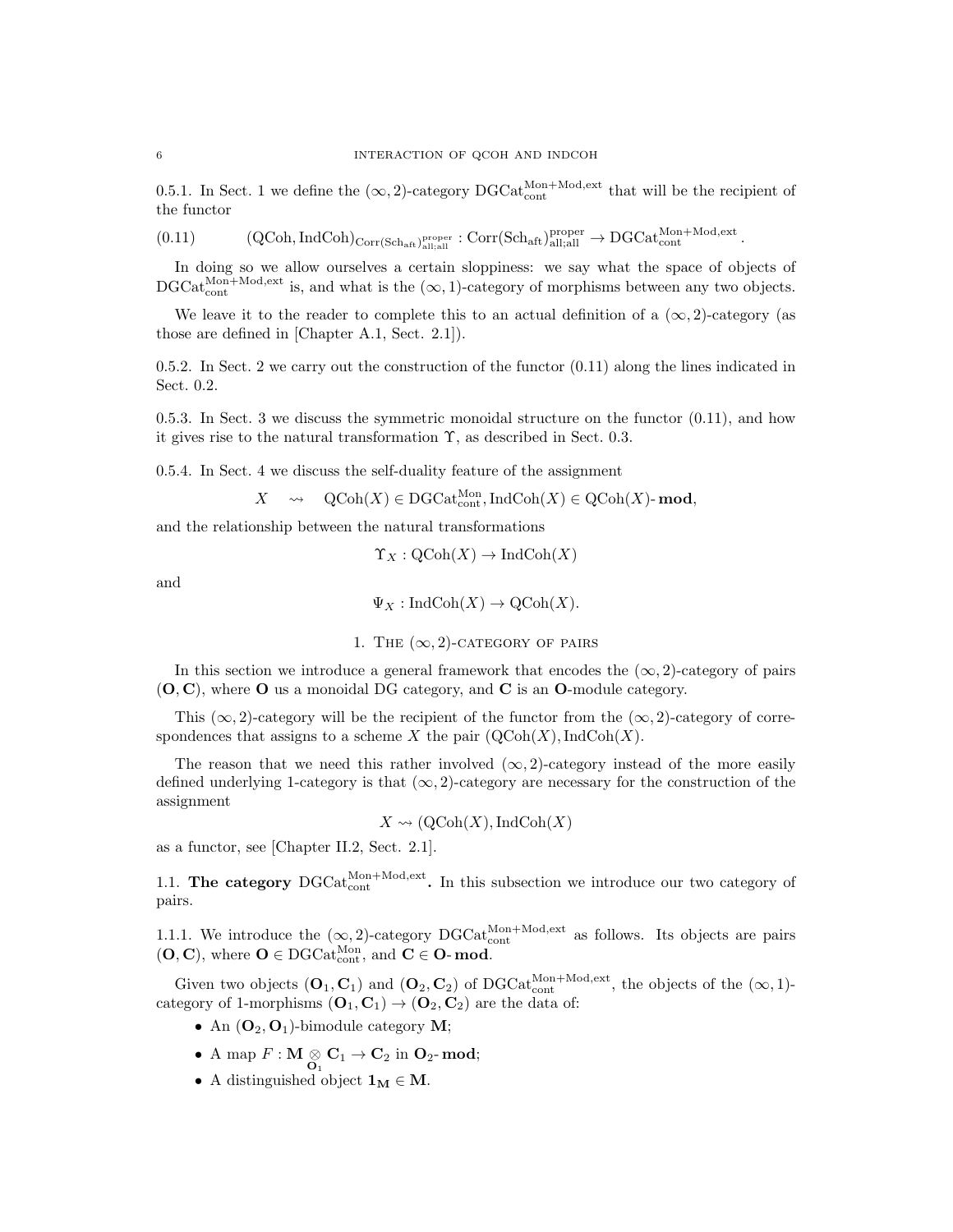1.1.2. Given two objects  $(M^s, F^s, 1_M)$  and  $(M^t, F^t, 1_{M^t})$  as above, the space of 2-morphisms  $(\mathbf{M}^{s}, F^{s}, \mathbf{1_{M^{s}}}) \rightarrow (\mathbf{M}^{t}, F^{t}, \mathbf{1_{M^{t}}})$ 

is that of the following data:

- A map of bimodules  $\Phi : \mathbf{M}^t \to \mathbf{M}^s$  (note the direction of the arrow!);
- A natural transformation of maps of  $O_2$ -bimodules

$$
T: F^s \circ (\Phi \otimes \mathrm{Id}_{\mathbf{C}_1}) \Rightarrow F^t;
$$

• A map in  $\mathbf{M}^s$  as a plain DG category

$$
\psi: \mathbf{1}_{\mathbf{M}^s} \to \Phi(\mathbf{1}_{\mathbf{M}^t}).
$$

1.1.3. Compositions of 1-morphisms are defined naturally: for

$$
(\mathbf{M}_{1,2},F_{1,2},\mathbf{1}_{\mathbf{M}_{1,2}}):(\mathbf{O}_1,\mathbf{C}_1)\to(\mathbf{O}_2,\mathbf{C}_2)
$$

and

$$
(\mathbf{M}_{2,3}, F_{2,3}, \mathbf{1}_{\mathbf{M}_{2,3}}): (\mathbf{O}_2, \mathbf{C}_2) \to (\mathbf{O}_3, \mathbf{C}_3),
$$

their composition is defined by means of

$$
{\bf M}_{2,3}:={\bf M}_{2,3} \underset{{\bf O}_2}{\otimes} {\bf M}_{1,2},
$$

the data of  $F_{1,3}$  equal to the composition

$$
\mathbf{M}_{2,3}\underset{\mathbf{O}_2}{\otimes}\mathbf{M}_{1,2}\underset{\mathbf{O}_1}{\otimes}\mathbf{C}_1\xrightarrow{F_{1,2}}\mathbf{M}_{2,3}\underset{\mathbf{O}_2}{\otimes}\mathbf{C}_2\xrightarrow{F_{2,3}}\mathbf{C}_3,
$$

and the data of  $\mathbf{1}_{\mathbf{M}_{1,3}}$  being

$$
{\bf 1}_{\mathbf{M}_{2,3}}\otimes {\bf 1}_{\mathbf{M}_{1,2}}\in M_{2,3}\underset{\mathbf{O}_2}{\otimes} M_{1,2}.
$$

Compositions of 2-morphisms are also defined naturally.

The higher-categorical structure on  $DGCat_{\text{cont}}^{\text{Mon+Mod,ext}}$  is defined in a standard fashion.

1.2. Some forgetful functors. In this subsection we discuss two (obvious) forgetful functors from  $\text{DGCat}_{\text{cont}}^{\text{Mon+Mod,ext}}$  to some more familiar 2-categories.

1.2.1. First, we observe that  $DGCat_{cont}^{Mon+Mod,ext}$  comes equipped with a forgetful functor to  $\mathrm{DGCat}_{\mathrm{cont}}^{2\text{-}\mathrm{Cat}}.$ 

At the level of objects we send  $(O, C)$  to C. At the level of 1-morphisms, given

$$
(\mathbf{M},F,\mathbf{1}_{\mathbf{M}}):(\mathbf{O}_1,\mathbf{C}_1)\rightarrow(\mathbf{O}_2,\mathbf{C}_2)
$$

we define the corresponding functor between plain DG categories  $\overline{F} : \mathbf{C}_1 \to \mathbf{C}_2$  as the composition

$$
\mathbf{C}_1 \stackrel{\mathbf{1}_\mathbf{M}\otimes \mathrm{Id}_{\mathbf{C}_1}}{\longrightarrow} \mathbf{M} \underset{\mathbf{O}_1}{\otimes} \mathbf{C}_1 \stackrel{F}{\longrightarrow} \mathbf{C}_2.
$$

Given a 2-morphism

$$
(\Phi, T, \psi): (\mathbf{M}^s, F^s, \mathbf{1}_{\mathbf{M}^s}) \to (\mathbf{M}^t, F^t, \mathbf{1}_{\mathbf{M}^t}),
$$

the corresponding natural transformation  $\overline{F}^s \to \overline{F}^t$  is the composition

$$
\overline{F}^s:=F^s\circ (1_{\mathbf{M}^s}\otimes \operatorname{Id}_{\mathbf{C}_1})\overset{\psi}{\Rightarrow} F^s\circ (\Phi\otimes \operatorname{Id}_{\mathbf{C}_1})\circ (1_{\mathbf{M}^t}\otimes \operatorname{Id}_{\mathbf{C}_1})\overset{T}{\Rightarrow} F^t\circ (1_{\mathbf{M}^t}\otimes \operatorname{Id}_{\mathbf{C}_1})=\overline{F}^t.
$$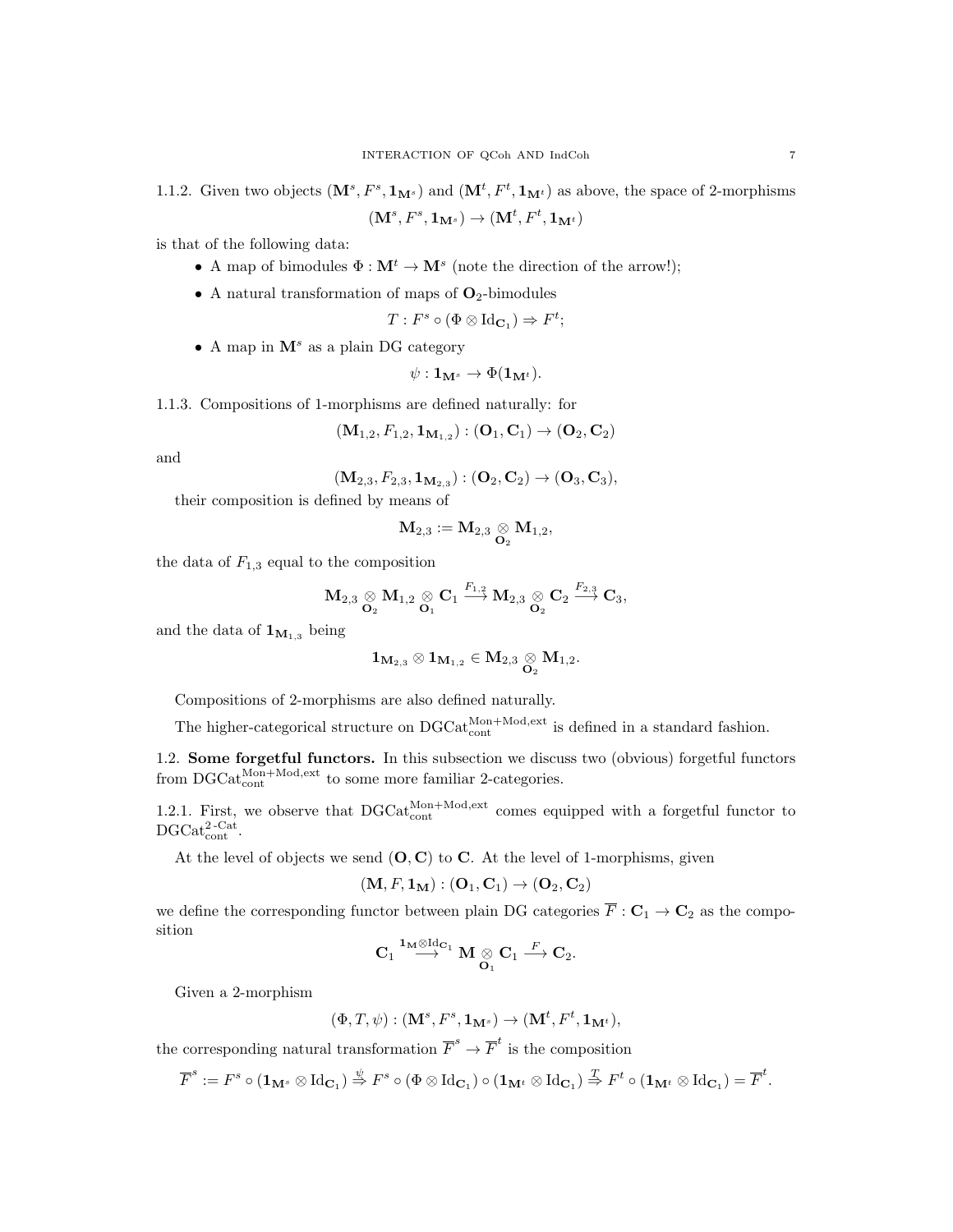1.2.2. Let DGCat<sup>Mon,ext</sup> denote the  $(\infty, 2)$ -category, where:

- The objects are  $O \in DGCat_{cont}^{Mon}$ ;
- Given  $O_1, O_2 \in DGCat_{cont}^{Mon}$ , the objects of  $(\infty, 1)$ -category of 1-morphisms from  $O_1$  to  $\mathbf{O}_2$  are  $(\mathbf{O}_2, \mathbf{O}_1)$ -bimodule categories;
- For a pair of 1-morphims from  $O_1$  to  $O_2$ , given by bimodule categories  $M^s$  and  $M^t$ respectively, the space of 2-morphisms from  $\mathbf{M}^s$  to  $\mathbf{M}^t$  is that of maps of bimodules  $\mathbf{M}^t \to \mathbf{M}^s$  (note the direction of the arrow)<sup>2</sup>.

We have a naturally defined forgetful functor

$$
\mathrm{DGCat}_{\mathrm{cont}}^{\mathrm{Mon+Mod,ext}} \to \mathrm{DGCat}^{\mathrm{Mon,ext}}
$$

that sends  $(O, C)$  to  $O$ .

1.3. Two 2-full subcategories. In this subsection we single out two 1-subcategories of the  $(\infty, 2)$ -category DGCat<sup>Mon+Mod,ext</sup> that we will ultimately be interested in.

1.3.1. Let DGCat<sup>Mon+Mod</sup> be the  $(\infty, 1)$ -category, where

- The objects are the same as those of  $\text{DGCat}_{\text{cont}}^{\text{Mon}+\text{Mod}, \text{ext}}$ ;
- 1-morphisms between  $(O_1, C_1) \rightarrow (O_2, C_2)$  are pairs  $(R_0, R_0)$ , where  $- R_{\mathbf{O}} : \mathbf{O}_1 \to \mathbf{O}_2$  is a 1-morphism in DGCat<sup>Mon</sup><sub>i</sub>;
	- $-R_{\mathbf{C}}: \mathbf{C}_1 \to \mathbf{C}_2$  is a map of  $\mathbf{O}_1$ -module categories.

1.3.2. We claim that there is a canonically defined 1-fully faithful functor <sup>3</sup>

$$
\mathrm{DGCat}_{\mathrm{cont}}^{\mathrm{Mon+Mod}} \rightarrow (\mathrm{DGCat}_{\mathrm{cont}}^{\mathrm{Mon+Mod,ext}})^{1\text{-Cat}}.
$$

Indeed, the functor in question is the identity on objects. At the level of 1-morphisms its essential image corresponds to those pairs  $(M, 1_M)$ , for which the functor

$$
\mathbf{O}_2\rightarrow \mathbf{M},
$$

defined by  $1_M$ , is an equivalence.

1.3.3. Let  $\text{DGCat}_{\text{cont}}^{\text{Mon}^{\text{op}} + \text{Mod}}$  be the  $(\infty, 1)$ -category, where

- The objects are the same as those of  $\text{DGCat}_{\text{cont}}^{\text{Mon}+\text{Mod}, \text{ext}}$ ;
- 1-morphisms between  $(O_1, C_1) \rightarrow (O_2, C_2)$  are pairs  $(R_0, R_0)$ , where
	- $-R_{\mathbf{O}}: \mathbf{O}_2 \to \mathbf{O}_1$  (note the direction of the arrow!) is a 1-morphism in DGCat<sup>Mon</sup><sub>cont</sub>; –  $R_{\mathbf{C}}: \mathbf{C}_1 \to \mathbf{C}_2$  is a map of  $\mathbf{O}_2$ -module categories.

1.3.4. We claim that there is a canonically defined 2-fully faithful functor

$$
\mathrm{DGCat}_{\mathrm{cont}}^{\mathrm{Mon}^{\mathrm{op}}\,+\,\mathrm{Mod}}\rightarrow (\mathrm{DGCat}_{\mathrm{cont}}^{\mathrm{Mon}+\mathrm{Mod},\mathrm{ext}})^{1\,\text{-Cat}}.
$$

Indeed, the functor in question is the identity on objects. At the level of 1-morphisms its essential image corresponds to those pairs  $(M, 1_M)$ , for which the functor

$$
\mathbf{O}_1\rightarrow \mathbf{M},
$$

defined by  $1_M$ , is an equivalence.

<sup>&</sup>lt;sup>2</sup>We emphasize that the latter is considered as a space and not as an  $(\infty, 1)$ -category.

<sup>&</sup>lt;sup>3</sup>We remind that a functor between  $(\infty, 2)$ -categories is said to be 1-fully faithful if it defines a fully faithful functor on  $(\infty, 1)$ -categories of 1-morphisms.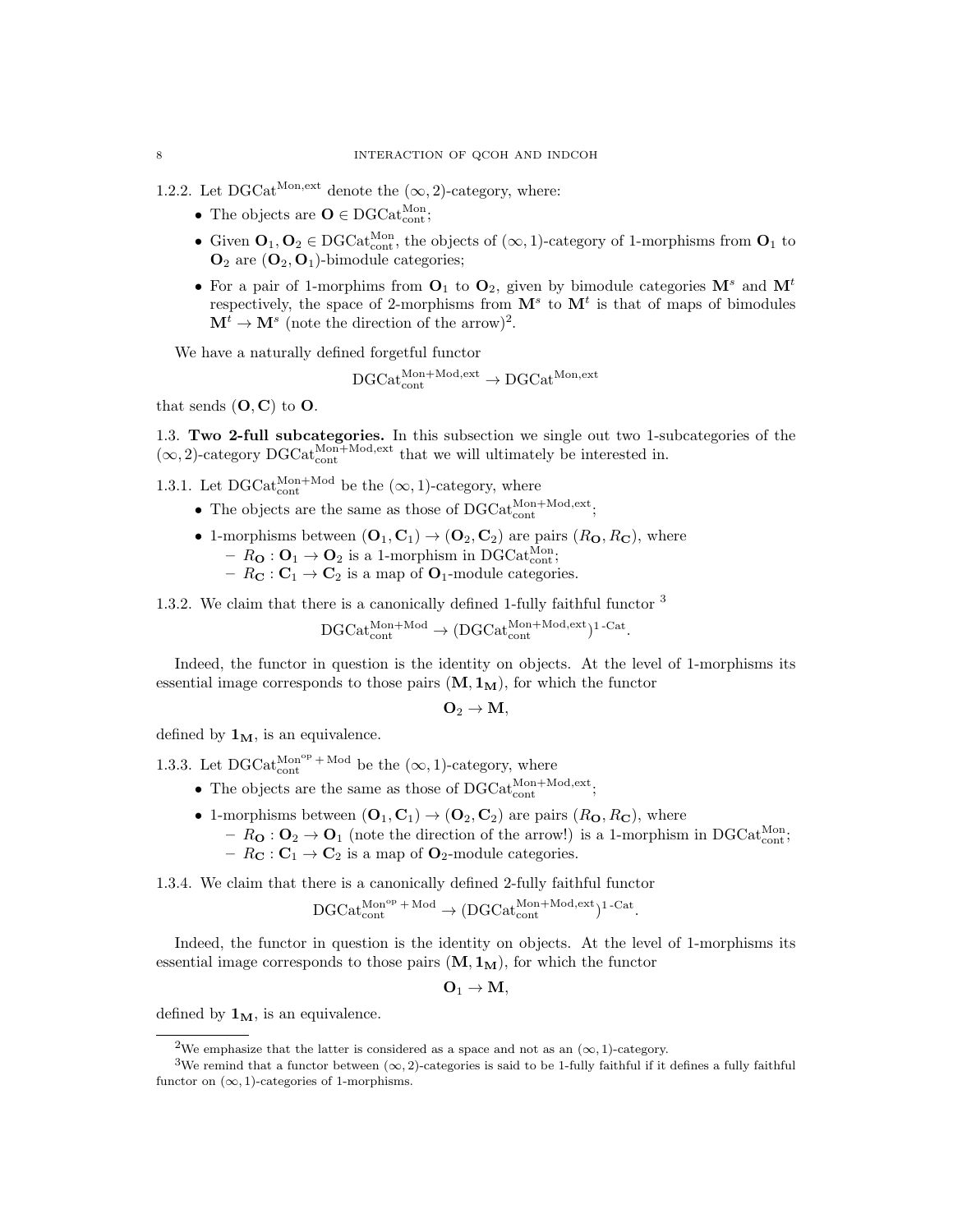In this section we will construct the assignment

$$
X \rightsquigarrow (\mathrm{QCoh}(X), \mathrm{IndCoh}(X))
$$

as a functor from  $\text{IndCoh}_{\text{Corr}(Sch_{\text{aff}},\text{all;all})}$  to the  $(\infty,2)$ -category  $\text{DGCat}_{\text{cont}}^{\text{Mon+Mod,ext}}$  defined in the previous section.

2.1. The goal. In this subsection we explain the idea behind the assignment

 $X \rightsquigarrow (\text{QCoh}(X), \text{IndCoh}(X)).$ 

2.1.1. In [Chapter II.2, Sect. 2], we constructed the functor

 $\mathrm{IndCoh}_{\mathrm{Corr}(\mathrm{Sch}_{\mathrm{aff}},\mathrm{all}^{\mathrm{proper}}_{\mathrm{all}}}: \mathrm{Corr}(\mathrm{Sch}_{\mathrm{aff}},\mathrm{all}^{\mathrm{proper}}_{\mathrm{all}^{\mathrm{all}}}\to \mathrm{DGCat}_{\mathrm{cont}}^{2\text{-Cat}}\,.$ 

In this section we will extend this functor to a functor

 $(\text{QCoh}, \text{IndCoh})_{\text{Corr}(\text{Sch}_{\text{aff}}, \text{all}; \text{all})}^{\text{proper}}: \text{Corr}(\text{Sch}_{\text{aff}}, \text{all}; \text{all}) \rightarrow \text{DGCat}_{\text{cont}}^{\text{Mon}+\text{Mod}, \text{ext}}.$ 

The original functor  $\rm IndCoh_{Corr(Sch_{aff})}^{\rm proper}_{all;all}}$  is recovered from  $\rm (QCoh, IndCoh)_{Corr(Sch_{aff})}^{\rm proper}_{all;all}}$ by composing with the forgetful functor of Sect. 1.2.1.

2.1.2. The meaning of the functor  $(QCoh, IndCoh)_{Corr(Sch<sub>aft</sub>)<sub>all;all</sub><sub>all</sub>}<sub>all;all</sub>$  is that it 'remembers' the category IndCoh(−) together with the action og  $QCoh(-)$ .

Namely, we recall that for  $X \in \text{Sch}_{\text{aff}}$ , the category  $\text{IndCoh}(X)$  is naturally a module over the monoidal category  $\text{QCoh}(X)$ , see [Chapter II.1, Sect. 1.2.9].

Now, the functor  $(QCoh, IndCoh)_{Corr(Sch_{aff})}^{\text{proper}}$  encodes the fact that for  $f: X \to Y$ , the functors

 $f^!: \text{IndCoh}(Y) \to \text{IndCoh}(X)$  and  $f_*^{\text{IndCoh}} : \text{IndCoh}(X) \to \text{IndCoh}(Y)$ 

each has a natural structure of morphim in  $QCoh(Y)$ - mod, where  $QCoh(Y)$  acts on IndCoh $(X)$ via the monoidal functor  $f^* : \mathrm{QCoh}(Y) \to \mathrm{QCoh}(X)$ .

Moreover, if f is proper, the  $(f_*^{\text{IndCoh}}, f')$ -adjunction also upgrades to one in the  $(\infty, 2)$ category  $\mathrm{QCoh}(Y)$ - mod<sup>2-Cat</sup> .

2.2. The input. As in the case of IndCoh, the only input for the construction of the functor  $(QCoh, IndCoh)_{Corr(Sch<sub>af</sub>, p<sub>loop</sub><sup>proper</sup> is the ability to take direct images. However, this time we need$ to do it for IndCoh and QCoh simultaneously, in a compatible way.

In this subsection we construct the required direct image procedure.

2.2.1. Recall the categories  $\text{DGCat}_{\text{cont}}^{\text{Mon+Mod}}$  and  $\text{DGCat}_{\text{cont}}^{\text{Mon}^{\text{op}} + \text{Mod}}$ .

Let

$$
(\text{DGCat}_{\text{cont}}^{\text{Mon+Mod}})_{\text{adjible}} \subset \text{DGCat}_{\text{cont}}^{\text{Mon+Mod}}
$$

and

$$
(\mathrm{DGCat}_{\mathrm{cont}}^{\mathrm{Mon}^{\mathrm{op}}\,+\,\mathrm{Mod}})_{\mathrm{adjible}}\subset \mathrm{DGCat}_{\mathrm{cont}}^{\mathrm{Mon}^{\mathrm{op}}\,+\,\mathrm{Mod}}
$$

be 1-full subcategories, where we restrict 1-morphisms to those pairs  $(R_0, R_0)$ , where we require that R<sub>C</sub> admit a right (resp., left) adjoint in the  $(\infty, 2)$ -category of  $O_1$ -mod<sup>2-Cat</sup> (resp.,  $O_2$ - mod<sup>2-Cat</sup>).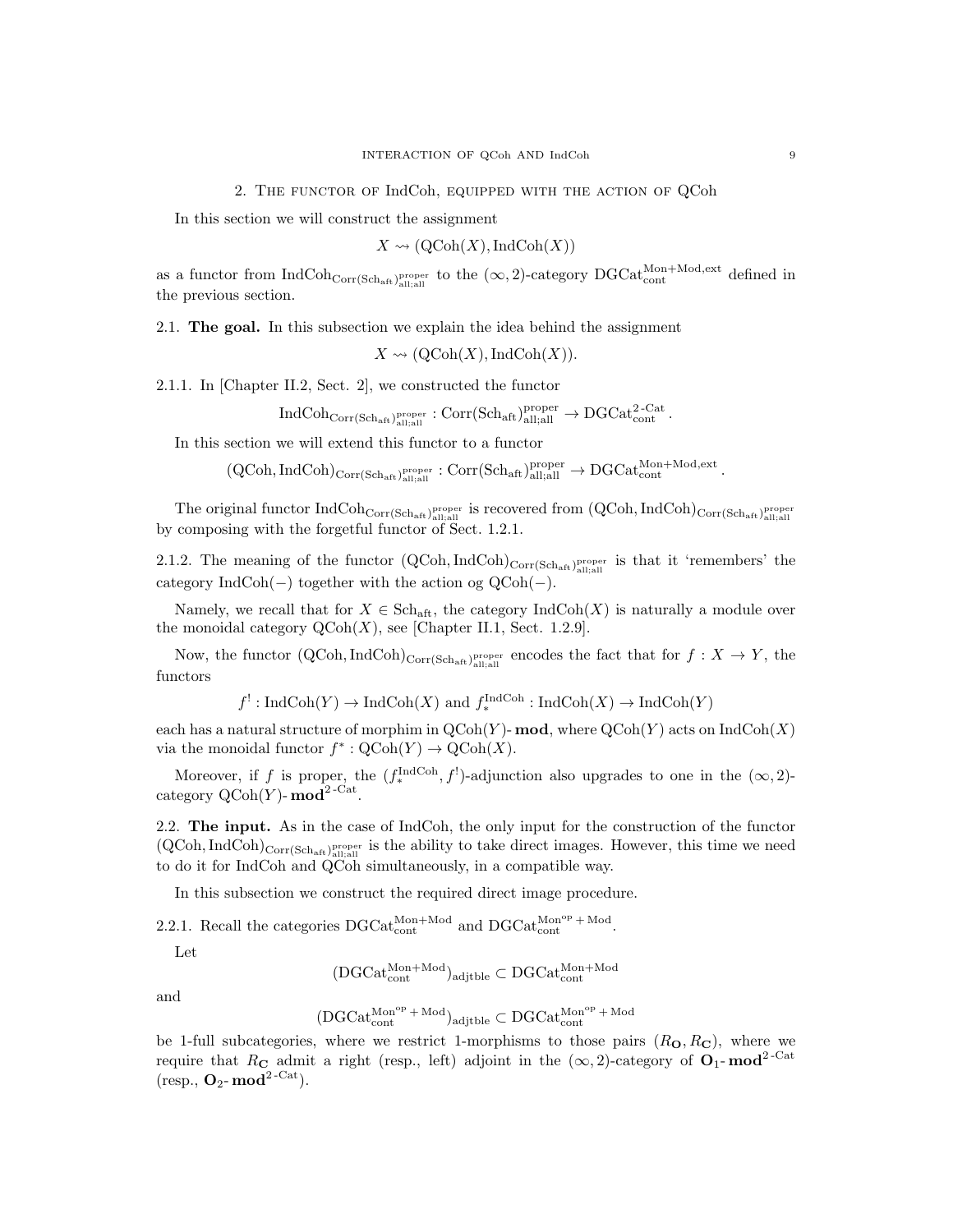The operation of passing to the right/left adjoint (see [Chapter A.3, Corollary 1.3.4]) defines an equivalence

(2.1) 
$$
\left( (DGCat_{cont}^{Mon+Mod})_{adjtble} \right)^{op} \simeq (DGCat_{cont}^{Mon^{op} + Mod})_{adjtble}.
$$

2.2.2. Note that we have a tautologically defined functor of  $(\infty, 1)$ -categories

(2.2) 
$$
DGCat_{cont}^{Mon} \rightarrow DGCat_{cont}^{Mon+Mod}, \quad \mathbf{O} \mapsto (\mathbf{O}, \mathbf{O}).
$$

We start with the functor  $\rm QCoh^*_{Sch_{\rm aff}},$  considered as a functor

 $(Sch_{\text{aft}})^{\text{op}} \to \text{DGCat}_{\text{cont}}^{\text{Mon}},$ 

and consider its composition with (2.2). We obtain a functor

(2.3) 
$$
(\text{QCoh}^*, \text{QCoh}^*)_{\text{Sch}_{\text{aff}}} : (\text{Sch}_{\text{aff}})^{\text{op}} \to \text{DGCat}_{\text{cont}}^{\text{Mon+Mod}}.
$$

2.2.3. It is easy to see that the functor (2.3) factors (automatically, canonically) via the subcategory

$$
(DGCat_{cont}^{Mon+Mod})_{adjthe} \subset DGCat_{cont}^{Mon+Mod}
$$
.

Thus, we obtain a functor

(2.4) 
$$
(Sch_{\text{aft}})^{\text{op}} \to (DGCat_{\text{cont}}^{\text{Mon+Mod}})_{\text{adjtlble}}.
$$

Composing  $(2.5)$  with the equivalence  $(2.1)$  we obtain a functor

(2.5) 
$$
\mathrm{Sch}_{\mathrm{aft}} \to (\mathrm{DGCat}_{\mathrm{cont}}^{\mathrm{Mon}^{\mathrm{op}} + \mathrm{Mod}})_{\mathrm{adjtlble}}.
$$

We follow (2.5) by the forgetful functor

$$
(\mathrm{DGCat}_{\mathrm{cont}}^{\mathrm{Mon}^{op} \, + \, \mathrm{Mod}})_{\mathrm{adjible}} \subset \mathrm{DGCat}_{\mathrm{cont}}^{\mathrm{Mon}^{op} \, + \, \mathrm{Mod}}
$$

and obtain a functor

(2.6) 
$$
(QCoh^*, QCoh_*)_{Sch_{\text{aft}}} : Sch_{\text{aft}} \to DGCat_{\text{cont}}^{Mon^{op} + Mod}.
$$

Explicitly, the functor (2.6) sends  $X \in Sch_{\text{aff}}$  to the pair  $(QCoh(X), QCoh(X)),$  and a morphism  $f: X \to Y$  to the pair

$$
f^* : \mathrm{QCoh}(Y) \to \mathrm{QCoh}(X), \quad f_* : \mathrm{QCoh}(X) \to \mathrm{QCoh}(Y).
$$

2.2.4. Recall that for an individual object  $X \in Sch_{\text{aff}}$ , the DG category IndCoh(X) carries a canonical action of the monoidal category  $\mathrm{QCoh}(X)$ , see [Chapter II.1, Sect. 1.2.9].

By construction, the functor

$$
\Psi_X : \text{IndCoh}(X) \to \text{QCoh}(X)
$$

carries a unique structure of map of  $\mathrm{QCoh}(X)$ -module categories.

Furthermore, the following results from the construction in [Chapter II.1, Proposition 2.2.1]:

**Lemma 2.2.5.** For a map  $f: X \to Y$ , the functor

$$
f_*^{\text{IndCoh}} : \text{IndCoh}(X) \to \text{IndCoh}(Y)
$$

can be equipped with a unique structure of map of  $QCoh(Y)$ -module categories, in such a way that

$$
\operatorname{IndCoh}(X) \xrightarrow{\Psi_X} \operatorname{QCoh}(X)
$$
  
 $f_*^{\operatorname{IndCoh}} \downarrow \qquad \qquad \downarrow f_*$   

$$
\operatorname{IndCoh}(Y) \xrightarrow{\Psi_Y} \operatorname{QCoh}(Y)
$$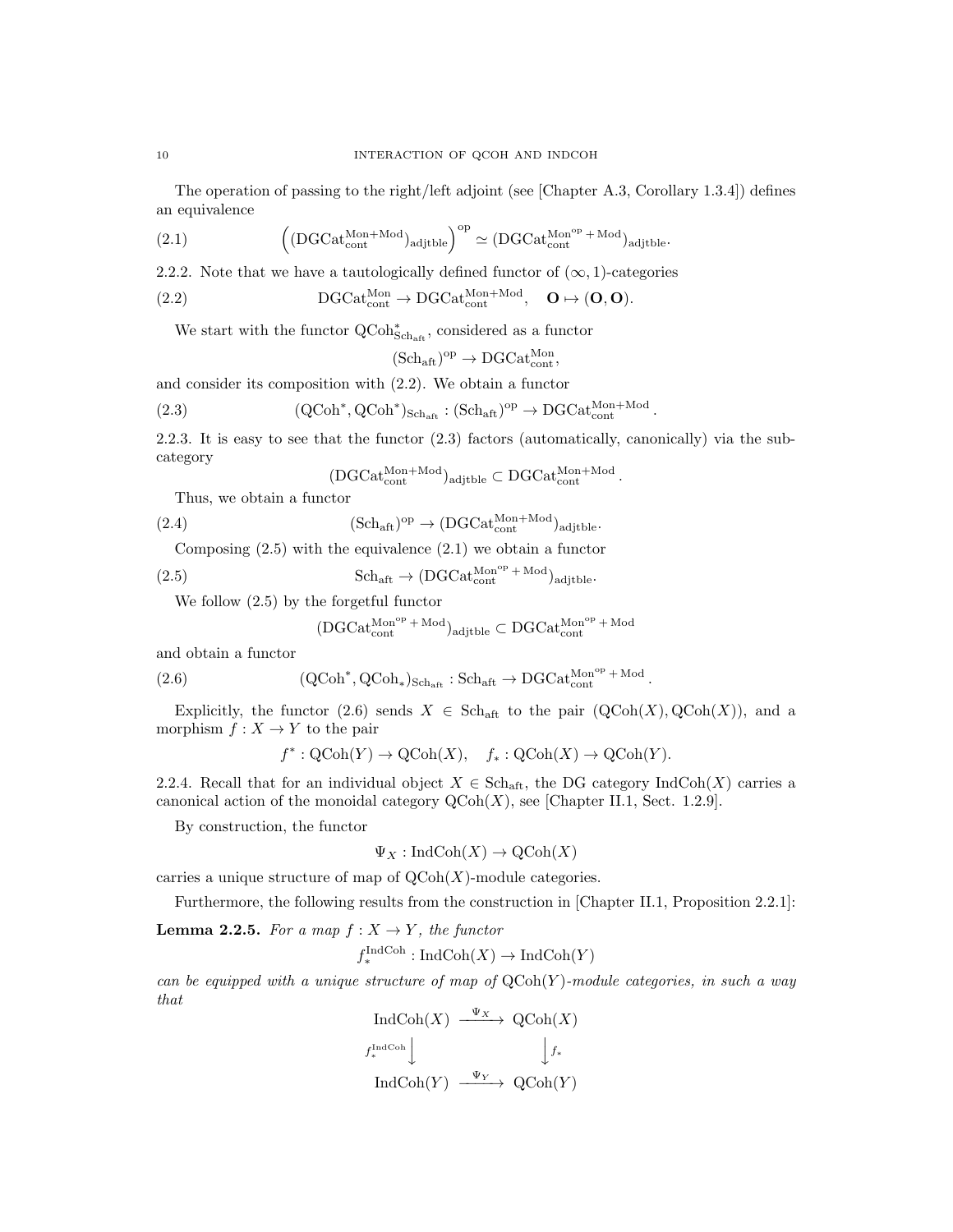is a commutative diagram in  $\mathrm{QCoh}(Y)$ - mod.

From here we obtain:

Corollary 2.2.6. There exists a uniquely defined functor

 $(\mathsf{QCoh}^*, \mathsf{IndCoh}_*)_{\mathsf{Sch}_\mathsf{aft}} : \mathsf{Sch}_\mathsf{aft} \to \mathsf{DGCat}_\mathsf{cont}^{\mathsf{Mon}^\mathsf{op} + \mathsf{Mod}} ,$ 

equipped with a natural transformation

$$
(\mathrm{Id},\Psi)_{{\mathrm{Sch}}_{\mathrm{aff}}}:({\mathrm{QCoh}}^*,{\mathrm{Ind}}{\mathrm{Coh}}_*)_{\mathrm{Sch}_{\mathrm{aff}}}\Rightarrow({\mathrm{QCoh}}^*,{\mathrm{QCoh}}_*)_{\mathrm{Sch}_{\mathrm{aff}}},
$$

such that

• The composition of  $(QCoh^*, IndCoh_*)_{Sch_{aff}}$  and  $(Id, \Psi)_{Sch_{aff}}$  with the forgetful functor  $\text{DGCat}_{\text{cont}}^{\text{Mon} \text{op}} + \text{Mod} \rightarrow (\text{DGCat}_{\text{cont}}^{\text{Mon}})^{\text{op}}$ 

is the identity on  $\mathsf{QCoh}^*_{\mathsf{Sch}_\mathsf{aff}}$ ;

- At the level of objects and 1-morphisms,  $(\mathrm{Id}, \Psi)_{\mathrm{Sch}_{\mathrm{aff}}}$  is given by the structure specified in Lemma 2.2.5.
- The composition of  $(QCoh^*, IndCoh_*)_{Sch_{aff}}$  and  $(Id, \Psi)_{Sch_{aff}}$  with the forgetful functor  $\mathrm{DGCat}_{\mathrm{cont}}^{\mathrm{Mon}^{\mathrm{op}}+\mathrm{Mod}}\to \mathrm{DGCat}_{\mathrm{cont}}$

is the pair  $(IndCoh_{Sch_{\text{aff}}}, \Psi_{Sch_{\text{aff}}})$  of [Chapter II.1, Proposition 2.2.3].

2.3. The construction. In this subsection we will finally construct the sought-for functor  $(QCoh, IndCoh)_{Corr(Sch_{aff})_{all;all}}$ . The method will be analogous to that by which we constructed the functor  $IndCoh_{Corr(Sch_{aff})<sub>all;all</sub><sub>all</sub>}<sub>all;all</sub>$  in [Chapter II.2, Sect. 2.1].

2.3.1. As in the case of  $\text{IndCoh}_{\text{Corr}(Sch_{\text{aff}},\text{all};\text{all})}$ , the point of departure for the sought-for functor  $(QCoh, IndCoh)_{Corr(Sch_{aff})}_{all;all}$  is a functor

(2.7) 
$$
(QCoh, IndCoh)_{Sch_{\text{aff}}} : Sch_{\text{aff}} \to DGCat_{\text{cont}}^{Mon+Mod, ext}.
$$

To construct the functor (2.7) we proceed as follows. We start with the functor

(2.8) 
$$
(QCoh^*, IndCoh_*)_{Sch_{aff}} : Sch_{aff} \to DGCat_{cont}^{Mon^{op} + Mod},
$$

of Corollary 2.2.6, and compose it with the functor of Sect. 1.3.4 to obtain the desired functor  $(QCoh, IndCoh)_{Sch_{\text{aff}}}\text{ in } (2.7).$ 

2.3.2. We shall now extend the functor (2.7) to a functor

 $(2.9) \qquad {\rm (QCoh, IndCoh)}_{\rm Corr(Sch_{aff})_{all;open}}: Corr(Sch_{aff})_{all;open} \to {\rm DGCat}_{\rm cont}^{{\rm Mon+Mod,ext}}.$ 

As in [Chapter II.2, Sect. 2.1.2], in order to do so, it suffices to prove:

**Proposition 2.3.3.** The functor  $(QCoh, IndCoh)_{Sch_{aff}}$ , viewed as a functor

$$
\mathrm{Sch}_{\mathrm{aft}}\rightarrow \left(\mathrm{DGCat}_{\mathrm{cont}}^{\mathrm{Mon+Mod,ext}}\right)^{2\text{-op}},
$$

satisfies the left Beck-Chevalley condition with respect to open embeddings.

This proposition will be proved in Sect. 2.4. We proceed with the construction of the functor  $(\mathsf{QCoh}, \mathsf{IndCoh})_{\mathsf{Corr}(\mathsf{Sch}_\mathrm{aff})^\mathrm{proper}_\mathrm{all;all}}.$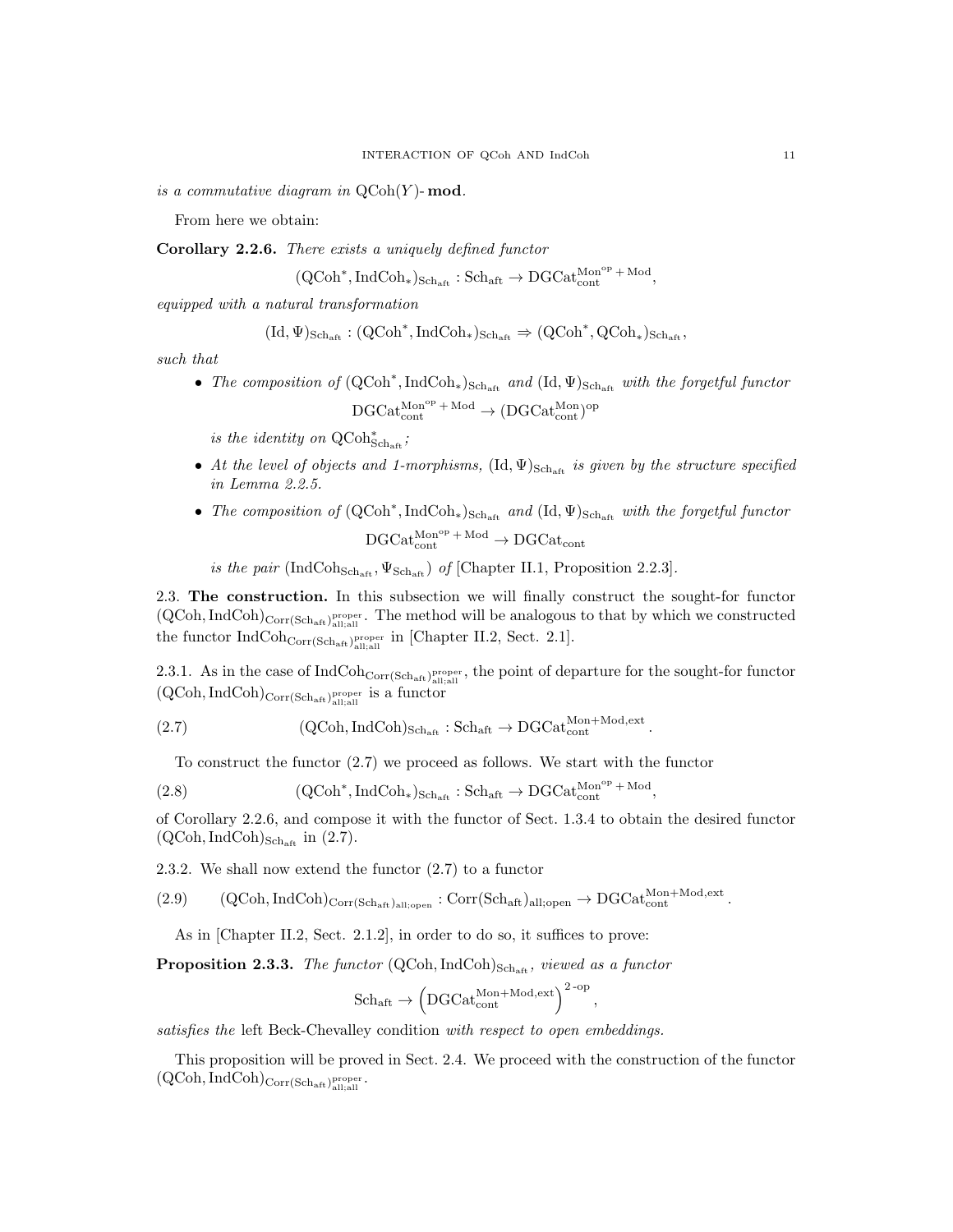2.3.4. We will now show that the functor (2.9) admits a unique extension to a functor

 $(2.10)$   $(QCoh, IndCoh)_{Corr(Sch_{aff})<sub>all;all</sub><sub>all</sub>}<sub>lall</sub>}<sub>all;all</sub> \rightarrow DGCat<sub>cont</sub><sup>Mon+Mod, ext</sup>.$ 

As in [Chapter II.2, Sect. 2.1.5], we need to verify the following two statements. One is the next proposition, proved in Sect. 2.5:

**Proposition 2.3.5.** The functor  $(QCoh, IndCoh)_{Schat}$  satisfies the left Beck-Chevalley condition with respect to the class of proper maps.

Another is that the condition of [Chapter V.1, Sect. 5.2.2] is satisfied. This will be proved in Sect. 2.6.

2.4. Open adjunction. In this subsection we will prove Proposition 2.3.3.

2.4.1. Recall that the value of  $(QCoh, IndCoh)_{Sch_{aff}}$  on  $X \in Sch_{aff}$  is  $(QCoh(X), IndCoh(X)),$ where  $\text{QCoh}(X)$  acts on IndCoh $(X)$  as in [Chapter II.1, Sect. 1.1.5].

For a morphism  $f : X \to Y$ , the 1-morphism

$$
(2.11) \qquad \qquad (\text{QCoh}(X), \text{IndCoh}(X)) \to (\text{QCoh}(Y), \text{IndCoh}(Y)) \in \text{DGCat}_{\text{cont}}^{\text{Mon}+\text{Mod}, \text{ext}}.
$$

is given by the pair  $(M, F, 1_M)$ , where

•

•

$$
\mathbf{M} := \mathrm{QCoh}(X),
$$

regarded as an  $\mathrm{QCoh}(X)$ -module tautologically and as a  $\mathrm{QCoh}(Y)$ -module via the functor  $f^* : \text{QCoh}(Y) \to \text{QCoh}(X)$ .

$$
F: \operatorname{IndCoh}(X) \simeq \operatorname{QCoh}(X) \underset{\operatorname{QCoh}(X)}{\otimes} \operatorname{IndCoh}(X) \to \operatorname{IndCoh}(Y)
$$

is the functor  $f_*^{\text{IndCoh}}$ ;

•  $\mathbf{1_M} = \mathcal{O}_X$ .

2.4.2. Let  $f$  be an open embedding. We need to show that in this case the corresponding 1morphism  $(2.11)$  admits a *left* adjoint, and that the corresponding base change property holds.

We construct the left adjoint

$$
(\mathrm{QCoh}(Y), \mathrm{IndCoh}(Y)) \to (\mathrm{QCoh}(X), \mathrm{IndCoh}(X)) \in \mathrm{DGCat}_{\mathrm{cont}}^{\mathrm{Mon+Mod,ext}}
$$

as follows. It is given by the pair  $(N, G, 1_N)$ , where

•

$$
\mathbf{N} := \mathrm{QCoh}(X),
$$

regarded as an  $QCoh(X)$ -module tautologically and as a  $QCoh(Y)$ -module via the functor  $f^* : \text{QCoh}(Y) \to \text{QCoh}(X)$ .

•

$$
G:\operatorname{QCoh}(X)\underset{\operatorname{QCoh}(Y)}{\otimes}\operatorname{IndCoh}(Y)\to\operatorname{IndCoh}(X)
$$

is obtained by tensoring up from the functor  $f^{\text{IndCoh},*}: \text{QCoh}(Y) \to \text{QCoh}(Y)$ ; •  $\mathbf{1_N} = \mathbf{0_X}$ .

Let us construct the adjunction data.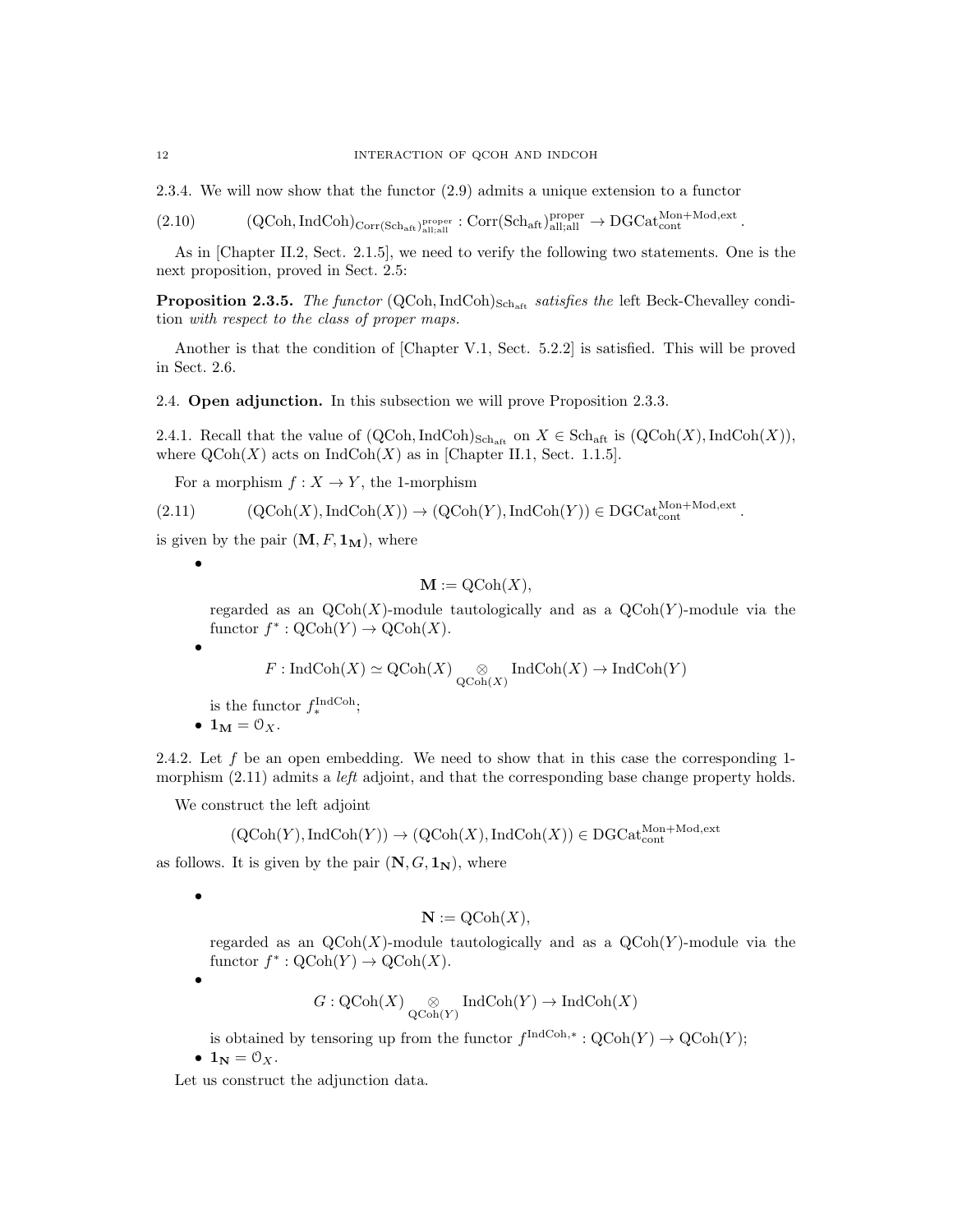2.4.3. The composition

$$
(\mathbf{M}, F, \mathbf{1}_{\mathbf{M}}) \circ (\mathbf{N}, G, \mathbf{1}_{\mathbf{N}}):(QCoh(Y), IndCoh(Y)) \to (QCoh(X), IndCoh(X)) \to (QCoh(Y), IndCoh(Y))
$$

is given by:

- The  $(QCoh(Y), QCoh(Y))$ -bimodule  $QCoh(X)$ ;
- The functor

$$
\operatorname{QCoh}(X) \underset{\operatorname{QCoh}(Y)}{\otimes} \operatorname{IndCoh}(Y) \to \operatorname{IndCoh}(Y),
$$

which under the identification

$$
\operatorname{IndCoh}(X) \simeq \operatorname{QCoh}(X) \underset{\operatorname{QCoh}(Y)}{\otimes} \operatorname{IndCoh}(Y)
$$

of [Chapter II.1, Proposition 4.1.6] goes over to

$$
f_*^{\text{IndCoh}} : \text{IndCoh}(X) \to \text{IndCoh}(Y);
$$

• The object  $\mathcal{O}_X \in \text{QCoh}(X)$ .

The unit of the adjunction is a 2-morphism  $(\Phi, T, \psi)$ 

$$
Id_{(\mathrm{QCoh}(Y), \mathrm{IndCoh}(Y))} \to (\mathbf{M}, F, \mathbf{1}_{\mathbf{M}}) \circ (\mathbf{N}, G, \mathbf{1}_{\mathbf{N}}),
$$

where

- $\Phi$  is the functor  $f_*: \mathrm{QCoh}(X) \to \mathrm{QCoh}(Y)$ ;
- T is the identity natural transformation on  $f_*^{\text{IndCoh}}$ ;
- $\psi$  is the canonical map from  $\mathcal{O}_X$  to  $f_*(\mathcal{O}_Y)$ .

2.4.4. The composition

$$
(\mathbf{N}, G, \mathbf{1}_{\mathbf{N}}) \circ (\mathbf{M}, F, \mathbf{1}_{\mathbf{M}}):(QCoh(X), IndCoh(X)) \to (QCoh(Y), IndCoh(Y)) \to (QCoh(X), IndCoh(X))
$$

is given by:

- The bimodule  $\mathrm{QCoh}(X) \underset{\mathrm{QCoh}(Y)}{\otimes} \mathrm{QCoh}(X) \simeq \mathrm{QCoh}(X);$
- The identity functor on  $\mathrm{IndCoh}(X);$
- The object  $\mathcal{O}_X \in \text{QCoh}(X)$ .

The co-unit for the adjunction is a 2-morphism  $(\Phi, T, \psi)$ 

$$
(\mathbf{N}, G, \mathbf{1_N}) \circ (\mathbf{M}, F, \mathbf{1_M}) \to \mathrm{Id}_{(\mathrm{QCoh}(X), \mathrm{IndCoh}(X))},
$$

where

- $\bullet$   $\Phi$  is the identity functor;
- $T$  is the identity functor;
- $\psi$  is the identity map.

The fact that the unit and co-unit specified above indeed satisfy the adjunction axioms is a straightforward verification.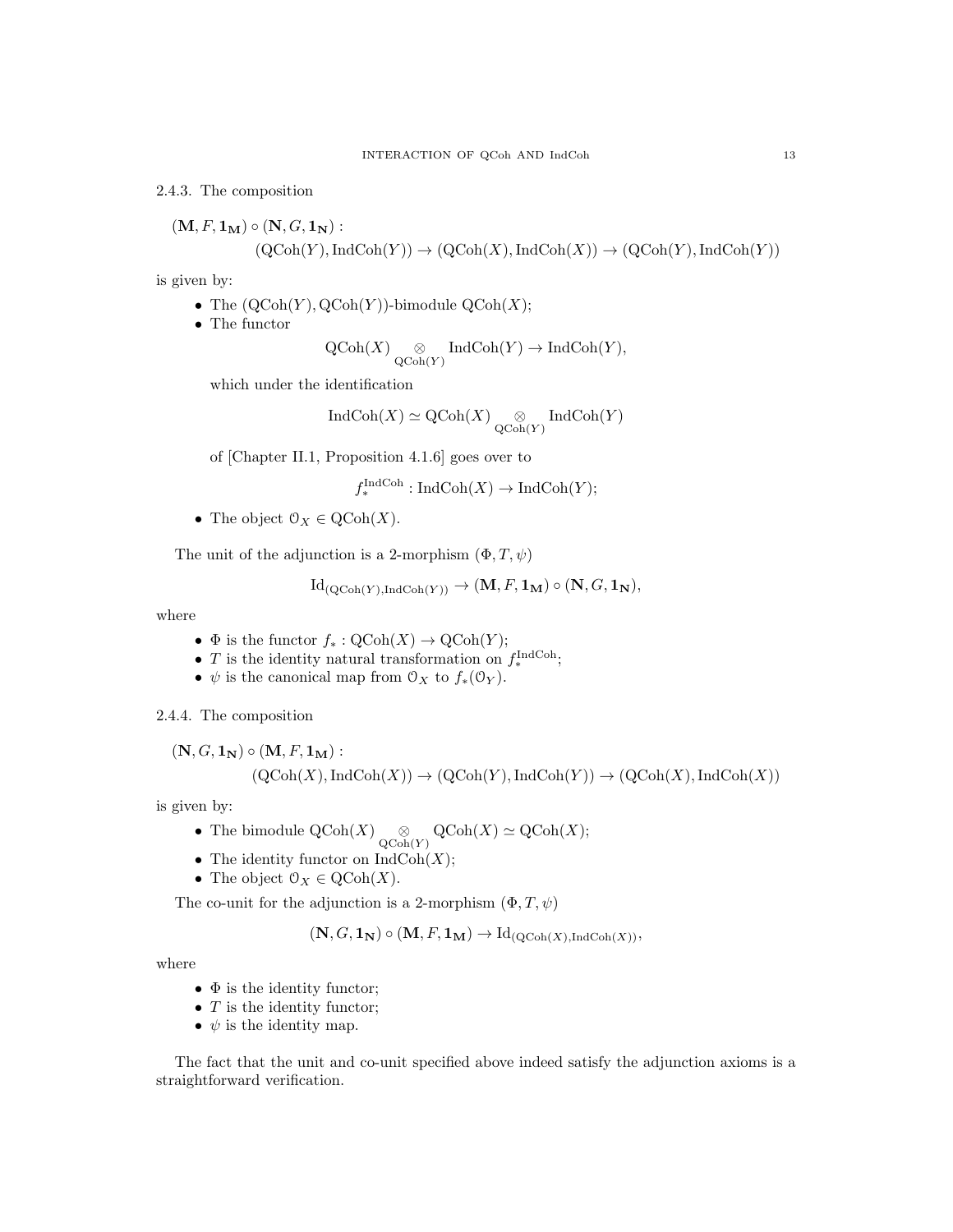2.4.5. We will now verify the base change property for the open adjunction. Let

$$
U_1 \xrightarrow{j_1} X_1
$$
  
\n $f_U \downarrow \qquad \qquad \downarrow f_X$   
\n $U_2 \xrightarrow{j_2} X_2$ 

be a Cartesian diagram in Schaft, in which the horizontal arrows are open. Consider the commutative diagram of 1-morphisms in  $DGCat_{cont}^{Mon+Mod,ext}$ 

$$
(QCoh(U_1), IndCoh(U_1)) \longrightarrow (QCoh(X_1), IndCoh(X_1))
$$
  
\n
$$
\downarrow \qquad \qquad \downarrow
$$
  
\n
$$
(QCoh(U_2), IndCoh(U_2)) \longrightarrow (QCoh(X_2), IndCoh(X_2)).
$$

By passing to left adjoints along the horizontal arrows, we obtain a diagram that commutes up to a 2-morphism as indicated:



We need to show that the 2-morphism in question is an isomorphism.

For the clockwise circuit in (2.12), the corresponding  $(QCoh(X_1), QCoh(U_2))$ -bimodule is  $\text{QCoh}(U_1)$ , equipped with the distinuished object  $\mathcal{O}_{U_1} \in \text{QCoh}(U_1)$ .

For the anti-clockwise circuit, the corresponding  $(QCoh(X_1), QCoh(U_2))$ -bimodule is

$$
\operatorname{QCoh}(U_2) \underset{\operatorname{QCoh}(X_2)}{\otimes} \operatorname{QCoh}(X_1),
$$

equippped with the distinguished object  $\mathcal{O}_{U_2} \underset{X_2}{\boxtimes} \mathcal{O}_{X_1}$ .

The datum  $\Phi$  of the 2-morphism in (2.12) is the canonical equivalence

$$
\operatorname{QCoh}(U_1)\simeq \operatorname{QCoh}(U_2)\underset{\operatorname{QCoh}(X_2)}{\otimes}\operatorname{QCoh}(X_1),
$$

and the datum  $\psi$  is the identity map on  $\text{QCoh}(U_1)$ .

Under the above identification

$$
\operatorname{QCoh}(U_2) \underset{\operatorname{QCoh}(X_2)}{\otimes} \operatorname{QCoh}(X_1) \simeq \operatorname{QCoh}(U_1),
$$

the datum of  $F$  of the 2-morphism in  $(2.12)$  is the identity map on the functor

$$
(f_U)_*^{\text{IndCoh}} : \text{IndCoh}(U_1) \simeq \text{QCoh}(U_1) \underset{\text{QCoh}(X_1)}{\otimes} \text{IndCoh}(X_1) \to \text{IndCoh}(U_2).
$$

2.5. Proper adjunction. In this subsection we will prove Proposition 2.3.5.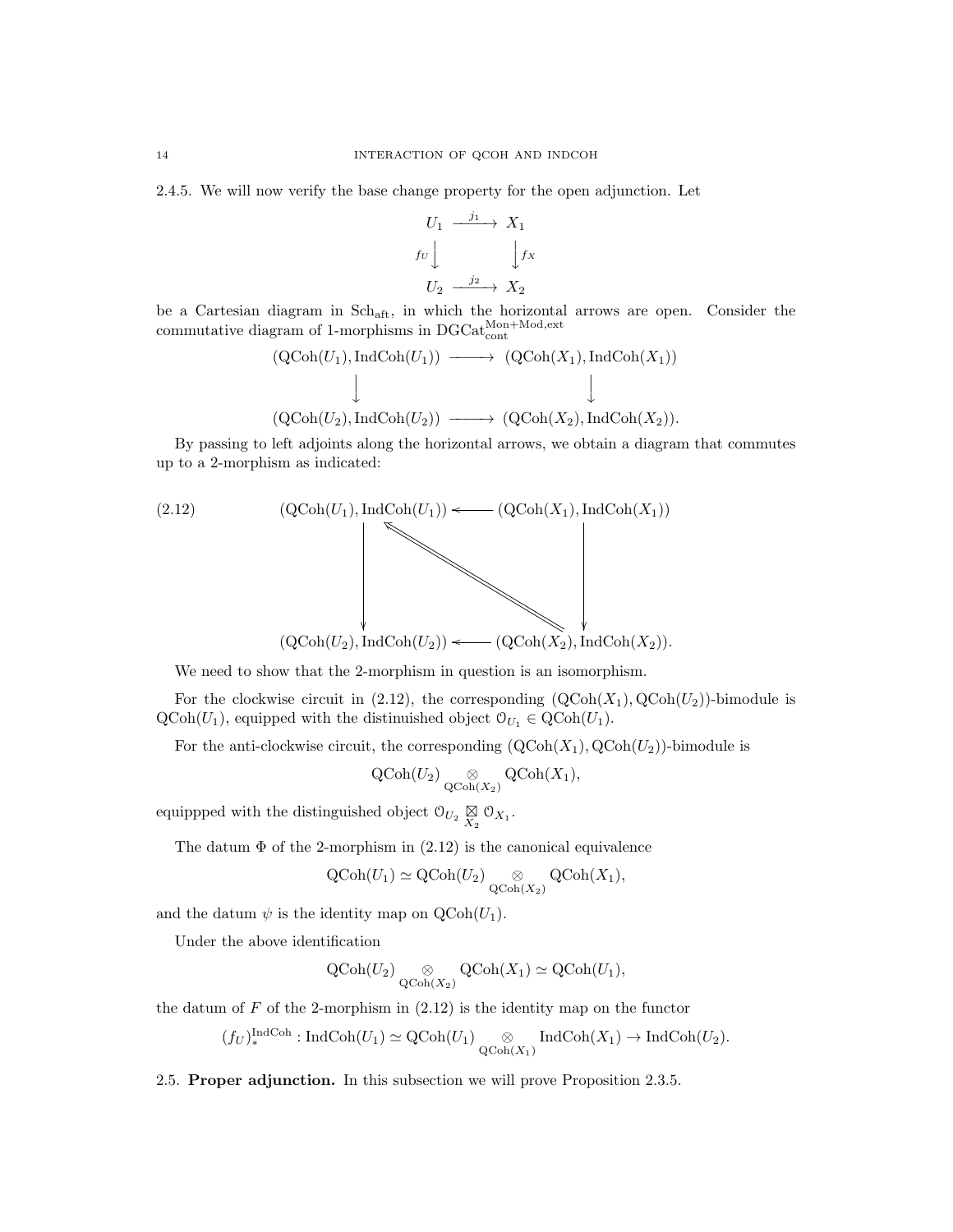2.5.1. Let now f be proper. We need to show that in this case the corresponding 1-morphism (2.11) admits a right adjoint.

We construct the right adjoint

$$
(\mathrm{QCoh}(Y), \mathrm{IndCoh}(Y)) \to (\mathrm{QCoh}(X), \mathrm{IndCoh}(X)) \in \mathrm{DGCat}_{\mathrm{cont}}^{\mathrm{Mon} + \mathrm{Mod}, \mathrm{ext}}
$$

as follows. It is given by the pair  $(N, G, 1_N)$ , where

- $\mathbf{N} := \mathrm{QCoh}(X);$
- The functor

$$
G:\text{QCoh}(X)\underset{\text{QCoh}(Y)}{\otimes}\text{IndCoh}(Y)\to\text{IndCoh}(X)
$$

is obtained by tensoring up from the functor  $f' : \text{IndCoh}(Y) \to \text{IndCoh}(X)$  (here we are using [Chapter II.1, Sect. 5.1.7]).

• The object  $\mathbf{1}_{N}$  is  $\mathcal{O}_{X} \in \text{QCoh}(X)$ .

Let us construct the adjunction data.

2.5.2. The composition

$$
(\mathbf{M}, F, \mathbf{1}_{\mathbf{M}}) \circ (\mathbf{N}, G, \mathbf{1}_{\mathbf{N}}):
$$

$$
(\mathrm{QCoh}(Y), \mathrm{IndCoh}(Y)) \to (\mathrm{QCoh}(X), \mathrm{IndCoh}(X)) \to (\mathrm{QCoh}(Y), \mathrm{IndCoh}(Y))
$$

is given by:

- The  $(QCoh(Y), QCoh(Y))$ -bimodule  $QCoh(X)$ ;
- The functor  $\mathrm{QCoh}(X) \underset{\mathrm{QCoh}(Y)}{\otimes} \mathrm{IndCoh}(Y) \to \mathrm{IndCoh}(Y)$  is
	-

$$
(\mathcal{E}, \mathcal{F}) \mapsto f_*^{\text{IndCoh}}(\mathcal{E} \otimes f^!(\mathcal{F}));
$$

• The object  $\mathcal{O}_X \in \mathrm{QCoh}(X)$ .

The co-unit of the adjunction is a 2-morphism  $(\Phi, T, \psi)$ 

 $(M, F, 1_M) \circ (N, G, 1_N) \to Id_{(QCoh(Y), IndCoh(Y))},$ 

where

- $\Phi$  is the functor  $f^*$ ;
- T is the natural transformation between  $f_*^{\text{IndCoh}} \circ f^!$  and  $\text{Id}_{\text{IndCoh}(Y)}$  equal to the co-unit of the  $(f_*^{\text{IndCoh}}, f')$ -adjunction
- $\psi$  is the natural isomorphism.

2.5.3. The composition

$$
(\mathbf{N}, G, \mathbf{1}_{\mathbf{N}}) \circ (\mathbf{M}, F, \mathbf{1}_{\mathbf{M}}):(QCoh(X), IndCoh(X)) \to (QCoh(Y), IndCoh(Y)) \to (QCoh(X), IndCoh(X))
$$

is given by:

- The  $(QCoh(X), QCoh(X))$ -bimodule  $QCoh(X) \underset{QCoh(Y)}{\otimes} QCoh(X) \simeq QCoh(X \times X);$
- The functor  $\mathrm{QCoh}(X \times X)$   $\underset{\mathrm{QCoh}(X)}{\otimes} \mathrm{IndCoh}(X) \to \mathrm{IndCoh}(X)$  is

$$
(\mathcal{E},\mathcal{F})\mapsto (p_2)_*^{\operatorname{IndCoh}}(\mathcal{E}\otimes p_1^!(\mathcal{F}));
$$

• The object  $\mathcal{O}_{X \underset{Y}{\times} X} \in \mathrm{QCoh}(X \underset{Y}{\times} X);$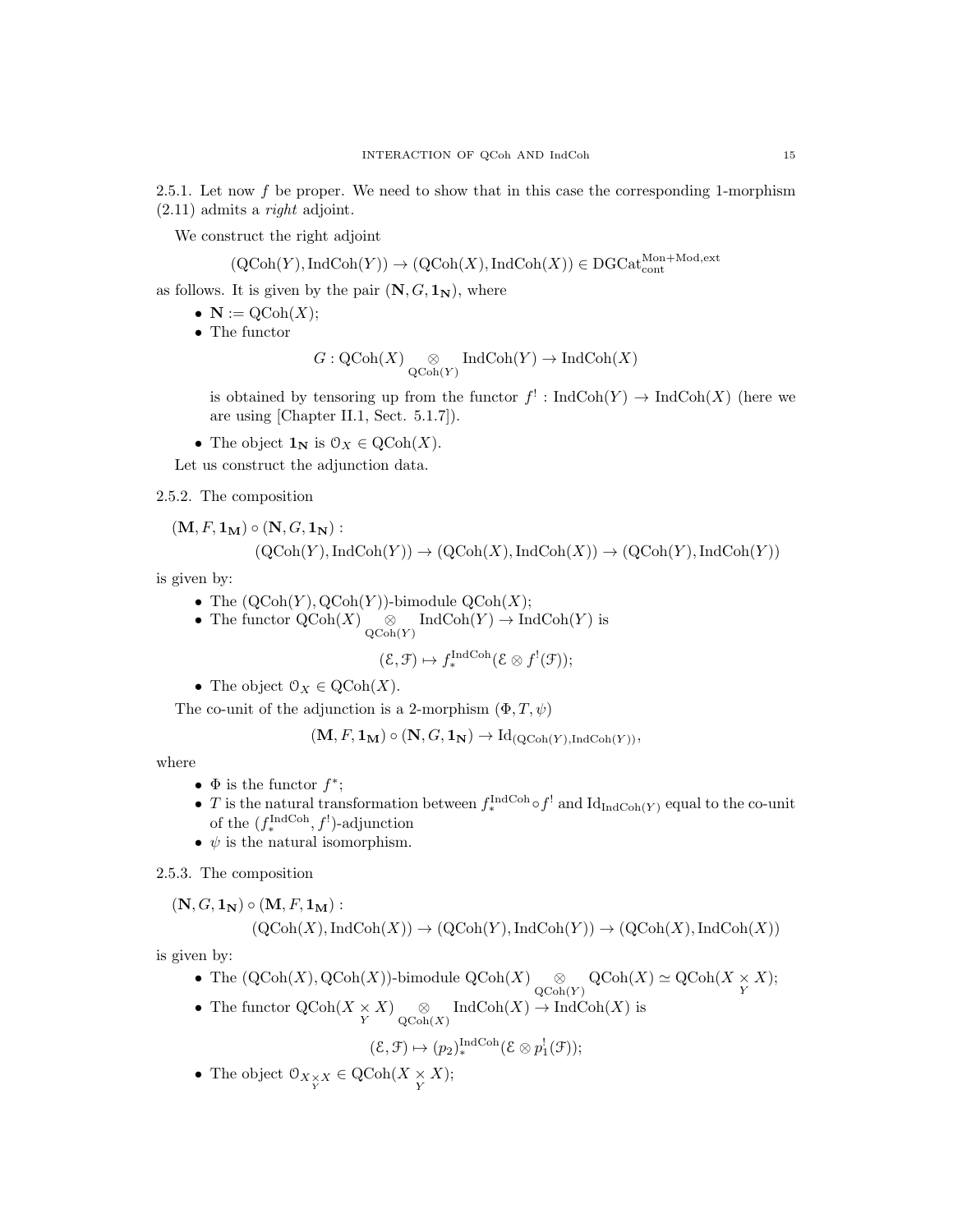The unit of the adjunction is a 2-morphism  $(\Phi, T, \psi)$ 

$$
Id_{(\mathrm{QCoh}(X),\mathrm{IndCoh}(X))} \to (\mathbf{N}, G, \mathbf{1}_{\mathbf{N}}) \circ (\mathbf{M}, F, \mathbf{1}_{\mathbf{M}}),
$$

where

•  $\Phi$  is the functor  $\Delta^*_{X/Y}$ , where  $\Delta_{X/Y}$  is the diagonal map

$$
X\to X\underset{Y}{\times}X;
$$

• T is the natural transformation  $\Delta^*_{X/Y}(\mathcal{E}) \otimes \mathcal{F} \to (p_2)^{\text{IndCoh}}_* (\mathcal{E} \otimes p_1^!(\mathcal{F}))$  equal to

$$
\Delta_{X/Y}^*(\mathcal{E}) \otimes \mathcal{F} \simeq (p_2)_*^{\text{IndCoh}} \circ (\Delta_{X/Y})_*^{\text{IndCoh}} \left( \Delta_{X/Y}^*(\mathcal{E}) \otimes \mathcal{F} \right) \simeq
$$
  
\simeq (p\_2)\_\*^{\text{IndCoh}} \left( \mathcal{E} \otimes (\Delta\_{X/Y})\_\*^{\text{IndCoh}}(\mathcal{F}) \right) \simeq (p\_2)\_\*^{\text{IndCoh}} \left( \mathcal{E} \otimes (\Delta\_{X/Y})\_\*^{\text{IndCoh}} \circ \Delta\_{X/Y}^! \circ p\_1^!(\mathcal{F}) \right) \to  
\t $\rightarrow (p_2)_*^{\text{IndCoh}} \left( \mathcal{E} \otimes p_1^!(\mathcal{F}) \right),$ 

where the last arrow coves from the co-unit for the  $((\Delta_{X/Y})_*^{\text{IndCoh}}, \Delta^!_{X/Y})$ -adjunction. •  $\psi$  is the natural isomorphism.

Again, the fact that the unit and co-unit specified above indeed satisfy the adjunction axioms is a straightforward verification.

2.5.4. We will now verify the base change property for the proper adjunction. Let

$$
Y_1 \xrightarrow{g_1} X_1
$$
  

$$
f_Y \downarrow \qquad \qquad \downarrow f_X
$$
  

$$
Y_2 \xrightarrow{g_2} X_2
$$

be a Cartesian diagram in Schaft, in which the vertical arrows are proper. Consider the commutative diagram of 1-morphisms in  $DGCat_{cont}^{Mon+Mod,ext}$ 

$$
(QCoh(Y_1), IndCoh(Y_1)) \longrightarrow (QCoh(X_1), IndCoh(X_1))
$$
  

$$
\downarrow \qquad \qquad \downarrow
$$
  

$$
(QCoh(Y_2), IndCoh(Y_2)) \longrightarrow (QCoh(X_2), IndCoh(X_2)).
$$

By passing to right adjoints along the vertical arrows, we obtain a diagram that commutes up to a 2-morphism as indicated:

(2.13)  
\n
$$
(QCoh(Y_1), IndCoh(Y_1)) \longrightarrow (QCoh(X_1), IndCoh(X_1))
$$
\n
$$
(QCoh(Y_2), IndCoh(Y_2)) \longrightarrow (QCoh(X_2), IndCoh(X_2)).
$$

We need to show that the 2-morphism in question is an isomorphism.

For the clockwise circuit in (2.13), the corresponding  $(QCoh(X_1), QCoh(Y_2))$ -module is by definition  $\text{QCoh}(Y_1)$ , equipped with the distinguished object  $\mathcal{O}_{Y_1} \in \text{QCoh}(Y_1)$ .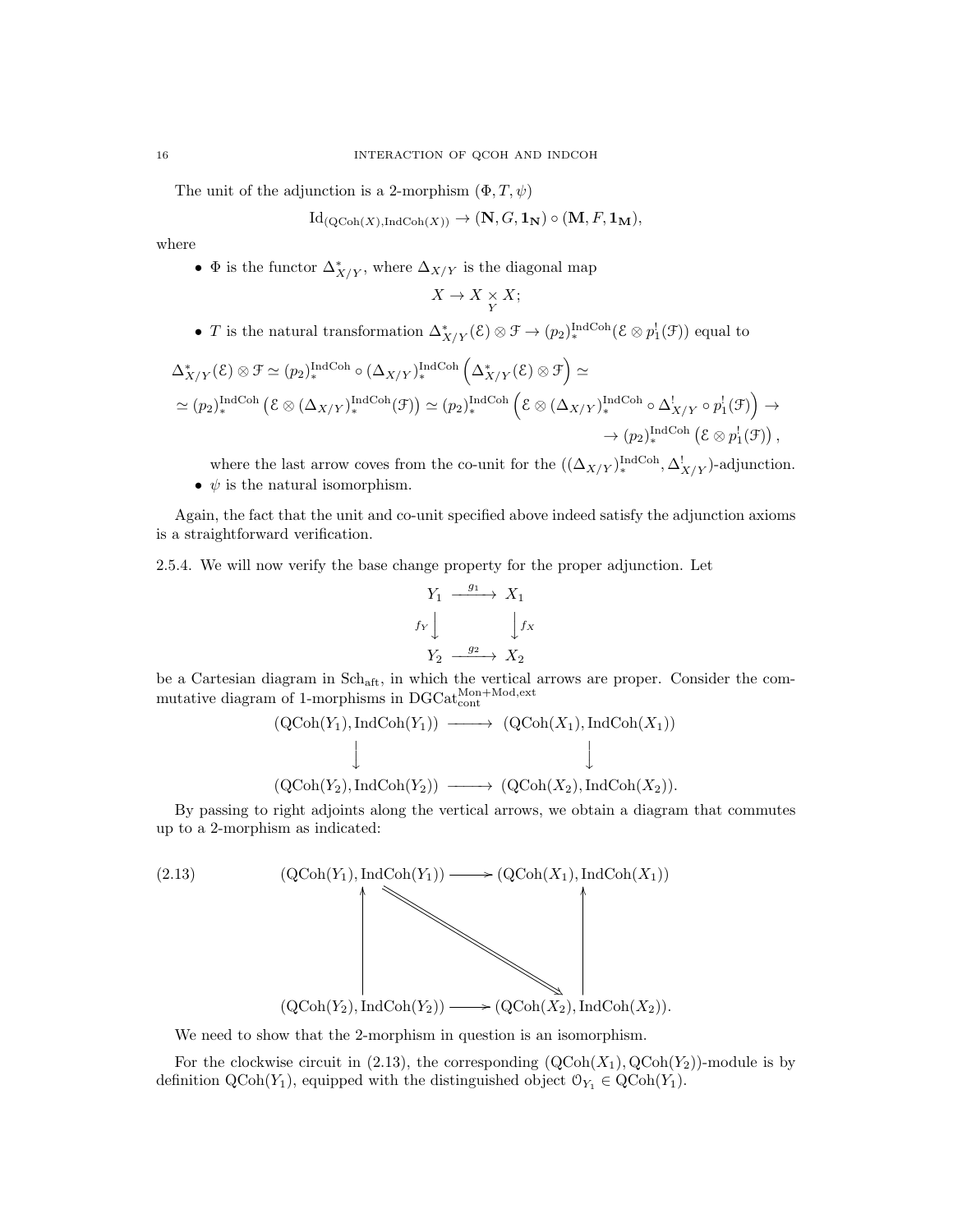$$
\operatorname{QCoh}(X_1) \underset{\operatorname{QCoh}(X_2)}{\otimes} \operatorname{QCoh}(Y_2),
$$

equipped with the distinguished object  $\mathfrak{O}_{X_1} \underset{X_1}{\boxtimes} \mathfrak{O}_{Y_2}$ .

The datum of  $\Phi$  of the 2-morphism in (2.13) is the canonical functor

$$
\operatorname{QCoh}(X_1) \underset{\operatorname{QCoh}(X_2)}{\otimes} \operatorname{QCoh}(Y_2) \to \operatorname{QCoh}(X_1),
$$

which is known to be an equivalence (see, e.g., [Chapter I.3, Proposition 3.5.3]). Under this identification, the datum of  $\psi$  of the 2-morphism in (2.13) is the identity isomorphism on  $\mathcal{O}_{Y_1}$ .

It remains to show that the natural transformation  $T$  is an isomorphism.

For a triple

$$
\mathcal{E}_1 \in \mathrm{QCoh}(X_1), \quad \mathcal{E}_2 \in \mathrm{QCoh}(Y_2), \quad \mathcal{F} \in \mathrm{IndCoh}(Y_2)
$$

and the corresponding object

$$
(\mathcal{E}_1 \otimes \mathcal{E}_2) \otimes \mathcal{F} \in \left(\mathrm{QCoh}(X_1) \underset{\mathrm{QCoh}(X_2)}{\otimes} \mathrm{QCoh}(Y_2)\right) \underset{\mathrm{QCoh}(Y_2)}{\otimes} \mathrm{IndCoh}(Y_2),
$$

the functor  $F<sup>t</sup>$  sends it to

$$
\mathcal{E}_1 \otimes \left(f_X^! \circ (g_2)_*^{\mathrm{IndCoh}}(\mathcal{E}_2 \otimes \mathcal{F})\right),\,
$$

and the functor  $F^s \circ (\Phi \otimes \mathrm{Id}_{\mathbf{C}_1})$  sends it to

$$
(g_1)_*^{\text{IndCoh}} ((g_1^*(\mathcal{E}_1) \otimes f_Y^*(\mathcal{E}_2)) \otimes f_Y^!(\mathcal{F})).
$$

Under the above identifications, the natural transformation  $T$  acts as follows:

$$
(g_1)_*^{\text{IndCoh}} ((g_1^*(\mathcal{E}_1) \otimes f_Y^*(\mathcal{E}_2)) \otimes f_Y^!(\mathcal{F})) \simeq (g_1)_*^{\text{IndCoh}} ((g_1^*(\mathcal{E}_1) \otimes f_Y^!(\mathcal{E}_2 \otimes \mathcal{F})) \simeq
$$
  

$$
\simeq \mathcal{E}_1 \otimes (g_1)_*^{\text{IndCoh}} (f_Y^!(\mathcal{E}_2 \otimes \mathcal{F})) \simeq \mathcal{E}_1 \otimes f_X^!( (g_2)_*^{\text{IndCoh}} (\mathcal{E}_2 \otimes \mathcal{F})),
$$

which is an isomorphism, as required.

2.6. Verification of compatibility. In this subsection we will show that the condition of [Chapter V.1, Sect. 5.2.2] is satisfied for the functor  $(QCoh,IndCoh)_{Sch,att}$ .

2.6.1. Let

$$
U_1 \xrightarrow{j_1} X_1
$$
  
\n $f_U \downarrow \qquad \qquad \downarrow f_X$   
\n $U_2 \xrightarrow{j_2} X_2$ 

be a Cartesian diagram in Schaft, with the vertical arrows being proper and the horizontal arrows being open.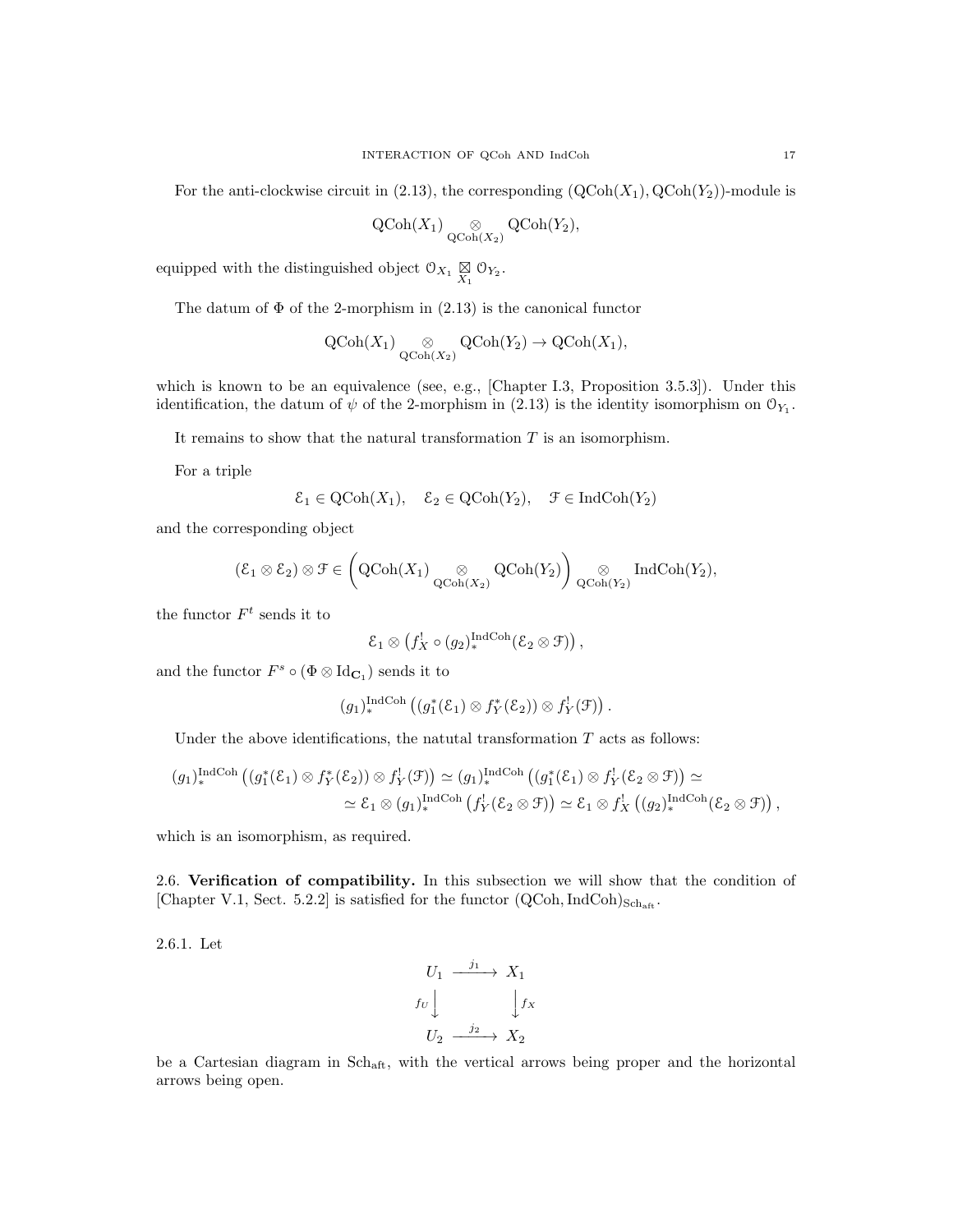According to [Chapter V.1, Sect. 5.2.2], from the base change isomorphism of Sect. 2.4.5, we obtain a 2-morphism



We need to show that this morphism is an isomorphism.

2.6.2. By the description of the left and right adjoint functors in Sects. 2.4 and 2.5, the  $({\rm QCoh}(U_1), {\rm QCoh}(X_2))$ -bimodule corresponding to both circuits in the diagram (2.14) is the category  $\text{QCoh}(U_1)$ , equipped with the distinguished object  $\mathcal{O}_{U_1} \in \text{QCoh}(U_1)$ .

Under this identification, the data of  $\Phi$  and  $\gamma$  in the 2-morphism in (2.14) are the identity maps. Hence, it remains to show that the natural transformation  $T$  is an isomorphism.

2.6.3. The natural transformation T is a 2-morphism in  $\text{QCoh}(U_1)$ - mod<sup>2-Cat</sup> between two functors

$$
\operatorname{QCoh}(U_1) \underset{\operatorname{QCoh}(X_2)}{\otimes} \operatorname{IndCoh}(X_2) \rightrightarrows \operatorname{IndCoh}(U_1).
$$

Such functors and natural transformations are in bijection with those in  $Q\text{Coh}(X_2)$ -  $\text{mod}^2$ <sup>-Cat</sup>

$$
IndCoh(X_2) \rightrightarrows IndCoh(U_1).
$$

Now, the assertion follows from the fact that in the diagram



the 2-morphism is an isomorphism (which is [Chapter II.1, Proposition 5.3.4]).

3. The multiplicative structure

In this section we will further amplify the functor

 $(\text{QCoh}, \text{IndCoh})_{\text{Corr}(\text{Sch}_{\text{aff}}, \text{all}; \text{all})}^{\text{proper}} : \text{Corr}(\text{Sch}_{\text{aff}}, \text{all}; \text{all}) \rightarrow \text{DGCat}_{\text{cont}}^{\text{Mon}+\text{Mod}, \text{ext}}.$ 

Namely, we will show that it has a natural symmetric monoidal structure.

This will imply certain expected properties of IndCoh, regarded as equipped with an action of QCoh.

3.1. Upgrading to a symmetric monoidal functor. In this subsection we state the existence of  $(QCoh, IndCoh)_{Corr(Sch<sub>aff</sub>)}^{proper}$  as a symmetric monoidal functor.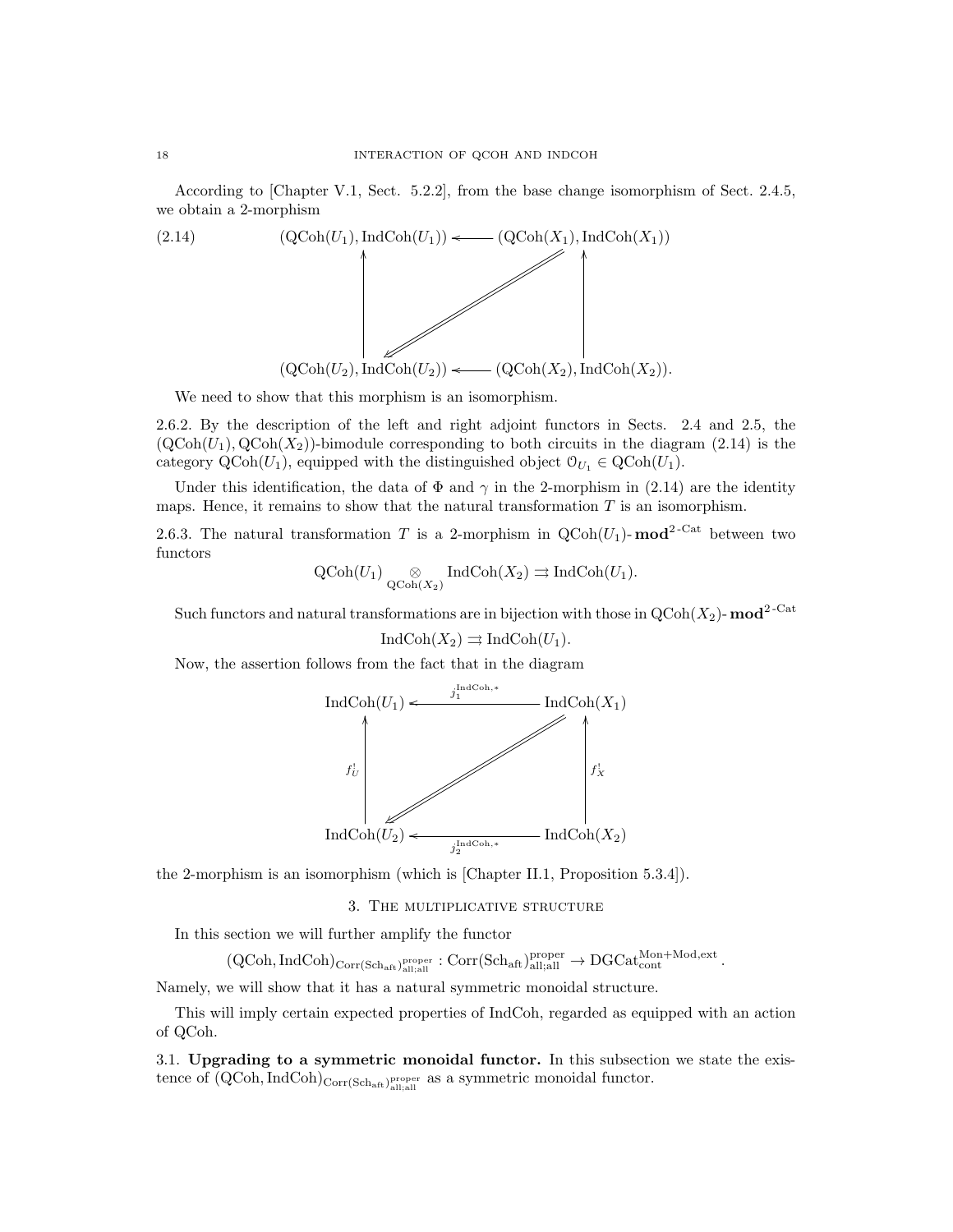3.1.1. Recall that the  $(\infty, 2)$ -category Corr(Sch<sub>aft)</sub><sup>proper</sup> carries a natural symmetric monoidal functor, which at the level of objects is given by Cartesian product.

Note that the  $(\infty, 2)$ -category  $DGCat_{\text{cont}}^{\text{Mon+Mod,ext}}$  also carries a symmetric monoidal structure, given by term-wise tensor product.

3.1.2. As in [Chapter II.2, Theorem 4.1.2], we have:

Theorem 3.1.3. The functor

 ${\rm (QCoh, IndCoh)_{Corr(Sch_{aft})_{{\rm all}; {\rm all}}^{\rm proper}}}: {\rm Corr(Sch_{aft})_{{\rm all}; {\rm all}}^{\rm proper}} \rightarrow {\rm DGCat}_{\rm cont}^{\rm Mon+Mod, {\rm ext}}$ 

carries a canonical symmetric monoidal structure.

3.2. Consequences for the !-pullback. In this subsection we will show that the action of QCoh on IndCoh comes from a symmetric monoidal functor

$$
QCoh(-) \rightarrow IndCoh(-),
$$

whose formation is compatible with pullbacks (the \*-pullback for QCoh and the !-pullback for IndCoh).

3.2.1. Let us restrict the functor  $(QCoh, IndCoh)_{Corr(Sch<sub>aff</sub>)<sub>all;all</sub><sub>all;all</sub>}$  to

$$
(\mathrm{Sch}_{\mathrm{aft}})^{\mathrm{op}}\subset \mathrm{Corr}(\mathrm{Sch}_{\mathrm{aft}})^{\mathrm{proper}}_{\mathrm{all;all}}.
$$

We obtain a functor

(3.1) 
$$
(\text{Sch}_{\text{aft}})^{\text{op}} \to \text{DGCat}_{\text{cont}}^{\text{Mon}+\text{Mod},\text{ext}}.
$$

However, the explicit description of the !-pullback functors in Sects. 2.4 and 2.5 imply that the functor (3.1) factors (automatically canonically) through the 1-fullly faithful functor

$$
\mathrm{DGCat}_{\mathrm{cont}}^{\mathrm{Mon+Mod}} \to \mathrm{DGCat}_{\mathrm{cont}}^{\mathrm{Mon+Mod,ext}}.
$$

We denote the resulting functor

$$
(\mathrm{Sch}_{\mathrm{aft}})^{\mathrm{op}}\to \mathrm{DGCat}_{\mathrm{cont}}^{\mathrm{Mon+Mod}}
$$

by  $({\rm QCoh}^*, {\rm IndCoh}^!)_{\rm Sch_{aft}}.$ 

*Remark* 3.2.2. The meaning of the functor  $(QCoh^*, IndCoh^!)_{Sch_{aff}}$  is that it encodes that for a map  $f: X \to Y$ , the functor  $f' : \text{IndCoh}(Y) \to \text{IndCoh}(X)$  has a natural structure of map of  $Q\text{Coh}(Y)$ -module categories. By contrast with  $(Q\text{Coh}, \text{IndCoh})_{\text{Corr}(Sch_{\text{aff}},\text{l}^{\text{proper}}_{\text{all,all}})}$ , we discard the information pertaining to the functor  $f_*^{\text{IndCoh}}$ .

3.2.3. Taking into account Theorem 3.1.3, we obtain that the functor  $(QCoh^*, IndCoh^!)_{Sch_{\n{aft}}}$ has a natural symmetric monoidal structure with respect to the symmetric monoidal structure on  $(\text{Sch}_{\text{aff}})^\text{op}$ , induced by the Cartesian product on  $\text{Sch}_{\text{aff}}$  and the symmetric monoidal structure on  $\text{DGCat}_{\text{cont}}^{\text{Mon+Mod}}$ , given by term-wise tensor product.

Recall now (see [Chapter II.2, Sect. 4.1.3]) that any symmetric monoidal functor from (Sch<sub>aft</sub>)<sup>op</sup> with values in a symmetric monoidal category naturally upgrades to a functor from (Schaft) op with values in the category of commutative algebras in that symmetric monoidal category.

In particular, we obtain that the functor  $(QCoh^*$ , IndCoh<sup>!</sup>)<sub>Sch<sub>aft</sub> naturally extends to a func-</sub> tor

(3.2) 
$$
(\text{Sch}_{\text{aft}})^{\text{op}} \to \text{ComAlg}\left(\text{DGCat}_{\text{cont}}^{\text{Mon+Mod}}\right).
$$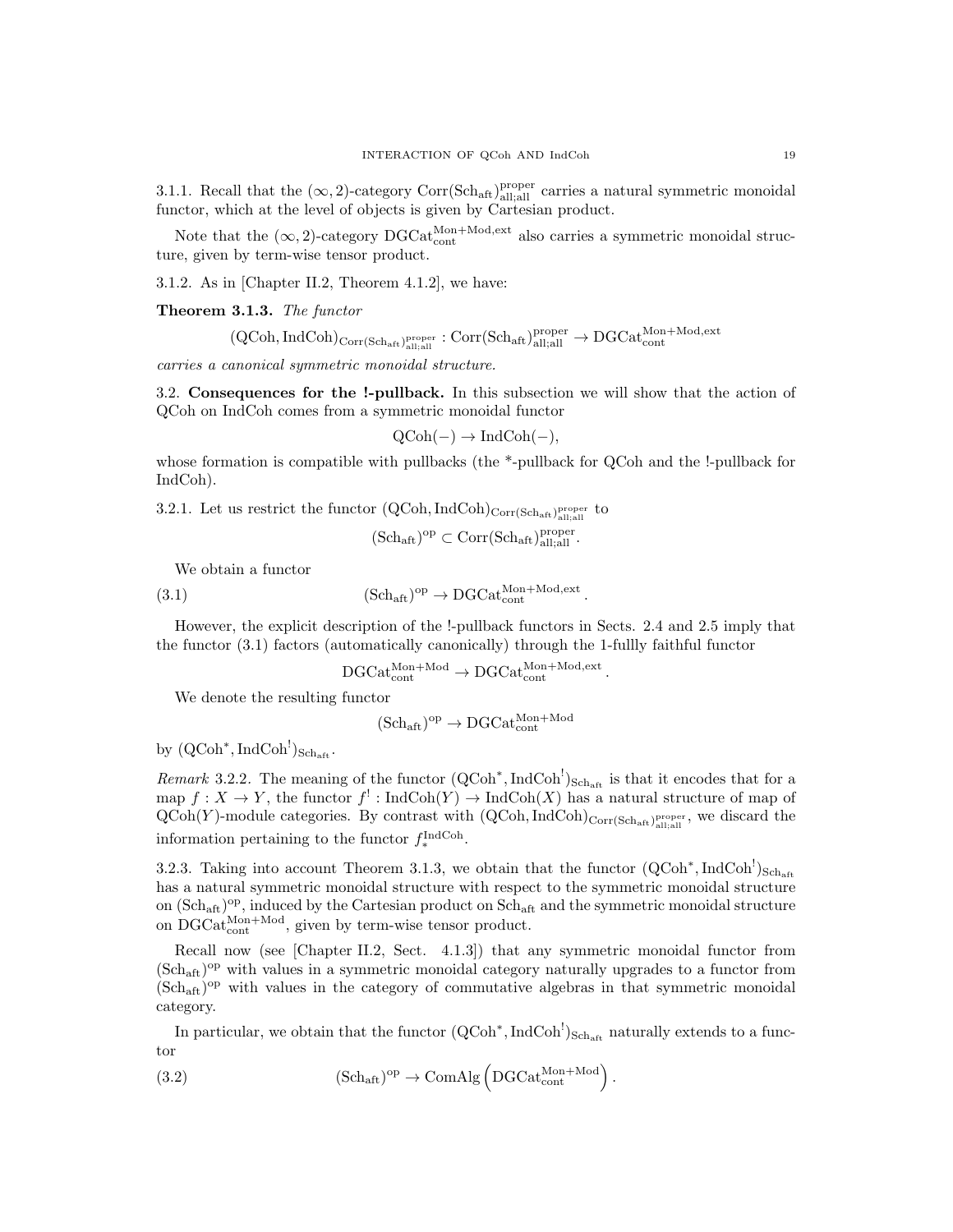The composition of the functor (3.2) with the forgetful functor

$$
\operatorname{ComAlg}\left(\operatorname{DGCat_{cont}^{Mon+Mod}}\right)\to \operatorname{ComAlg}\left(\operatorname{DGCat_{cont}}\right)=\operatorname{DGCat_{cont}^{SymMon}}
$$

is the functor of [Chapter II.2, Formula (4.1)].

3.2.4. Note that the category  $\text{ComAlg}$   $\left(\text{DGCat}_{\text{cont}}^{\text{Mon+Mod}}\right)$  can be identified with the category

 $\text{Funct}([1], \text{DGCat}_{\text{cont}}^{\text{SymMon}}),$ 

i.e., the category of triples

$$
(\mathbf{O},\mathbf{O}',\alpha:\mathbf{O}\to\mathbf{O}'),
$$

where O and  $\mathbf{O}'$  are symmetric monoidal categories, and  $\alpha$  is a symmetric monoidal functor.

Hence, the content of the functor  $(3.2)$  is that the assignment

 $X \rightsquigarrow (QCoh(X), IndCoh(X))$ 

is the functor from the category (opposite to that) of schemes to the category of pairs of symmetric monoidal DG categories, where:

- $\mathsf{QCoh}(X)$  is a symmetric monoidal DG category via the usual  $*$ -tensor product operation;
- Ind $Coh(X)$  is a symmetric monoidal DG category via the usual !-tensor product operation (see [Chapter II.2, Sect. 4.1.3])
- The symmetric monoidal functor  $\text{QCoh}(X) \to \text{IndCoh}(X)$  is given by the action of  $\mathrm{QCoh}(X)$  on the unit object in  $\mathrm{IndCoh}(X)$ , when  $\mathrm{IndCoh}(X)$  is regarded as a  $\mathrm{QCoh}(X)$ module category.

3.2.5. As a consequence, we obtain a natural transformation between the functors

 $(\text{QCoh}^*, \text{QCoh}^*)_{\text{Sch}_{\text{aft}}} \Rightarrow (\text{QCoh}^*, \text{IndCoh}^!)_{\text{Sch}_{\text{aft}}}, \quad (\text{Sch}_{\text{aft}})^{\text{op}} \to \text{DGCat}_{\text{cont}}^{\text{Mon+Mod}}.$ 

In particular, we obtain a natural transformation between the functors

 $\mathrm{QCoh}^*_{\mathrm{Sch}_{\mathrm{aft}}} \Rightarrow \mathrm{IndCoh}^!_{\mathrm{Sch}_{\mathrm{aft}}}, \quad (\mathrm{Sch}_{\mathrm{aft}})^{\mathrm{op}} \to \mathrm{DGCat}_{\mathrm{cont}}.$ 

We denote the latter transformation by  $\Upsilon_{\text{Sch}_{\text{aff}}}$  and the former by

$$
(\mathrm{Id},\Upsilon)_{\mathrm{Sch}_{\mathrm{aff}}}.
$$

For an individual scheme  $X$ , we will denote the corresponding fonctor

$$
\mathrm{QCoh}(X) \to \mathrm{IndCoh}(X)
$$

by  $\Upsilon_X$ .

By construction, this functor is given by

$$
\mathcal{E} \mapsto \mathcal{E} \otimes \omega_X, \quad \mathcal{E} \in \mathrm{QCoh}(X),
$$

where  $\otimes$  is the action of  $\mathrm{QCoh}(X)$  on IndCoh<sub>X</sub>, and  $\omega_X$  is the dualizing object of IndCoh(X) (the !-pullback of k under  $X \to pt$ , or equivalently, the unit for the !-symmetric monoidal structure on  $\text{IndCoh}(X)$ ).

3.3. Extension to prestacks. We will now use the theory developed above, to show that for a prestack  $\mathfrak{X}$ , the category IndCoh $(\mathfrak{X})$  acquires a natural action of the monoidal category  $QCoh(\mathfrak{X}).$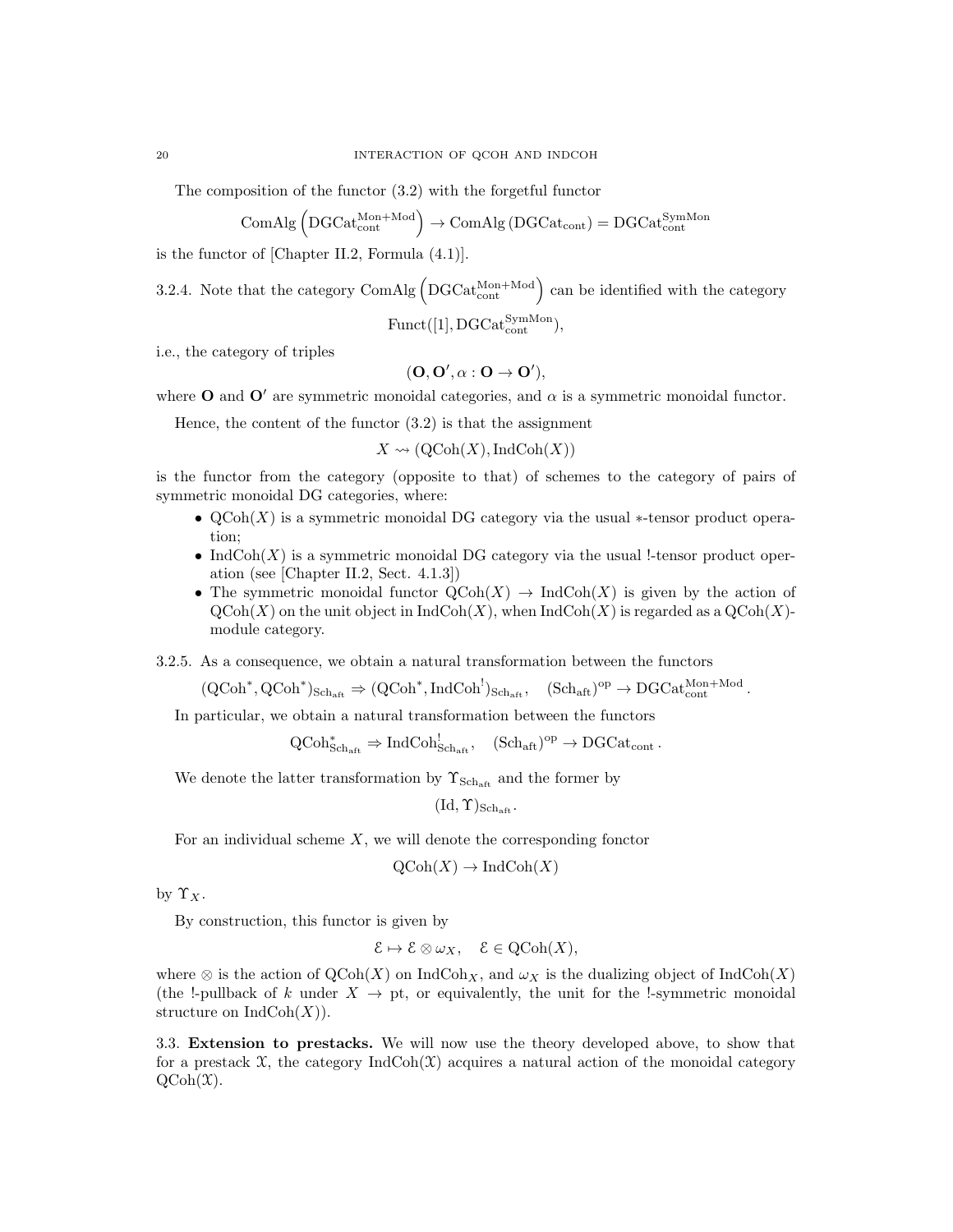3.3.1. We consider again the functor

$$
(\mathrm{QCoh}^*, \mathrm{IndCoh}^!)_{\mathrm{Sch}_{\mathrm{aff}}} : (\mathrm{Sch}_{\mathrm{aff}})^{\mathrm{op}} \to \mathrm{ComAlg}\left(\mathrm{DGCat}_{\mathrm{cont}}^{\mathrm{Mon}+\mathrm{Mod}}\right)
$$

of (3.2) and apply the right Kan extension along

$$
(\mathrm{Sch}_{\mathrm{aft}})^{\mathrm{op}} \to (\mathrm{PreStk}_{\mathrm{laft}})^{\mathrm{op}}.
$$

Denote the resulting functor by

$$
\widetilde{\mathrm{(QCoh}}^*, \mathrm{IndCoh}^!)_{\mathrm{Sch}_{\mathrm{aff}}} : (\mathrm{PreStk}_{\mathrm{laff}})^{\mathrm{op}} \to \mathrm{ComAlg}\left(\mathrm{DGCat}_{\mathrm{cont}}^{\mathrm{Mon}+\mathrm{Mod}}\right).
$$

The value of this funcor on a given prestack  $\mathcal Y$  is  $(Q\overline{\mathrm{Coh}}(\mathcal Y),\mathrm{IndCoh}(\mathcal Y))$ , where

$$
\widetilde{\operatorname{QCoh}}^*: (\operatorname{PreStk}_{\operatorname{laft}})^{\operatorname{op}} \to \operatorname{DGCat}^{\operatorname{SymMon}}_{\operatorname{cont}}
$$

is right Kan extension of  $QCoh_{\text{Sch}_{\text{aft}}}^*$  along  $(\text{Sch}_{\text{aft}})^{\text{op}} \to (\text{PreStk}_{\text{laft}})^{\text{op}},$  i.e.,

$$
\widetilde{\operatorname{QCoh}}(\mathcal{Y}) := \lim_{X \in ((\operatorname{Sch}_{\operatorname{art}})_{/\mathcal{Y}})^{\operatorname{op}}} \operatorname{QCoh}(X).
$$

Remark 3.3.2. The difference between  $\text{QCoh}(\mathcal{Y})$  and  $\text{QCoh}(\mathcal{Y})$  is that in the latter we take the limit of  $\mathrm{QCoh}(X)$  over all schemes X mapping to  $\mathcal{Y}$ , and in the former only  $X \in \mathrm{Sch}_{\mathrm{aff}}$ . Under some (mild) conditions on  $\mathcal{Y}$ , the restriction functor  $\mathrm{QCoh}(\mathcal{Y}) \to \mathrm{QCoh}(\mathcal{Y})$  is an equivalence. For example, this happens if  $\mathcal Y$  admits *deformation theory*, see [Chapter III.1, Proposition 9.1.4].

3.3.3. Note that there is a canonically defined natural transformation of functors

$$
\operatorname{QCoh}_{\operatorname{PreStk}_{\operatorname{laft}}} \Rightarrow \widetilde{\operatorname{QCoh}}_{\operatorname{PreStk}_{\operatorname{laft}}}, (\operatorname{PreStk}_{\operatorname{laft}})^{\operatorname{op}} \to \operatorname{DGCat}_{\operatorname{cont}}^{\operatorname{SymMon}}.
$$

Composing with the functor  $(\widetilde{QCoh}^*, IndCoh^!)_{PreStk<sub>laff</sub>}}$ , we obtain a functor

$$
(\mathrm{QCoh}^* , \mathrm{IndCoh}^!)_{\mathrm{PreStk}_{\mathrm{laft}}} : (\mathrm{PreStk}_{\mathrm{laft}})^{\mathrm{op}} \to \mathrm{ComAlg}\left(\mathrm{DGCat}_{\mathrm{cont}}^{\mathrm{Mon}+\mathrm{Mod}}\right).
$$

The value of the latter functor on  $\mathcal{Y} \in \text{PreStk}_{\text{la}}$  is now

 $(QCoh(\mathcal{Y}),IndCoh(\mathcal{Y})).$ 

3.3.4. The content of the functor  $(QCoh^*, IndCoh^!)_{\text{PreStk}_{\text{left}}}$  is the natural transformation

 $\Upsilon_{\mathrm{PreStk}_{\mathrm{laft}}} : \operatorname{QCoh}^*_{\mathrm{PreStk}_{\mathrm{laft}}} \Rightarrow \operatorname{IndCoh}^!_{\mathrm{PreStk}_{\mathrm{laft}}},$ 

as functors

$$
\rm{PreStk}_{\rm laft} \rightrightarrows \rm{DGCat}_{\rm cont}^{\rm SymMon}
$$

For an individual  $\mathcal{Y} \in \text{PreStk}_{\text{left}}$  we shall denote the resulting functor

$$
QCoh(\mathcal{Y}) \to IndCoh(\mathcal{Y})
$$

by  $\Upsilon_y$ .

3.3.5. Applying the forgetful functor ComAlg  $(DGCat_{cont}^{Mon+Mod}) \rightarrow DGCat_{cont}^{Mon+Mod}$ , we can view  $(QCoh^*, IndCoh^!)_{PreStk<sub>laff</sub>}$  as a functor

$$
(\mathrm{PreStk}_{\mathrm{laff}})^{\mathrm{op}} \to \mathrm{DGCat}_{\mathrm{cont}}^{\mathrm{Mon+Mod}}.
$$

I.e., for  $\mathcal{Y} \in \text{PreStk}_{\text{laff}}$ , the DG category IndCoh( $\mathcal{Y}$ ) acquires a structure of QCoh( $\mathcal{Y}$ )-module, functorially with respect to the !-pullback on IndCoh and \*-pullback on QCoh.

The functor  $\Upsilon_y$  is given by the monoidal action of  $QCoh(\mathcal{Y})$  on the object  $\omega_y \in \text{IndCoh}(\mathcal{Y})$ .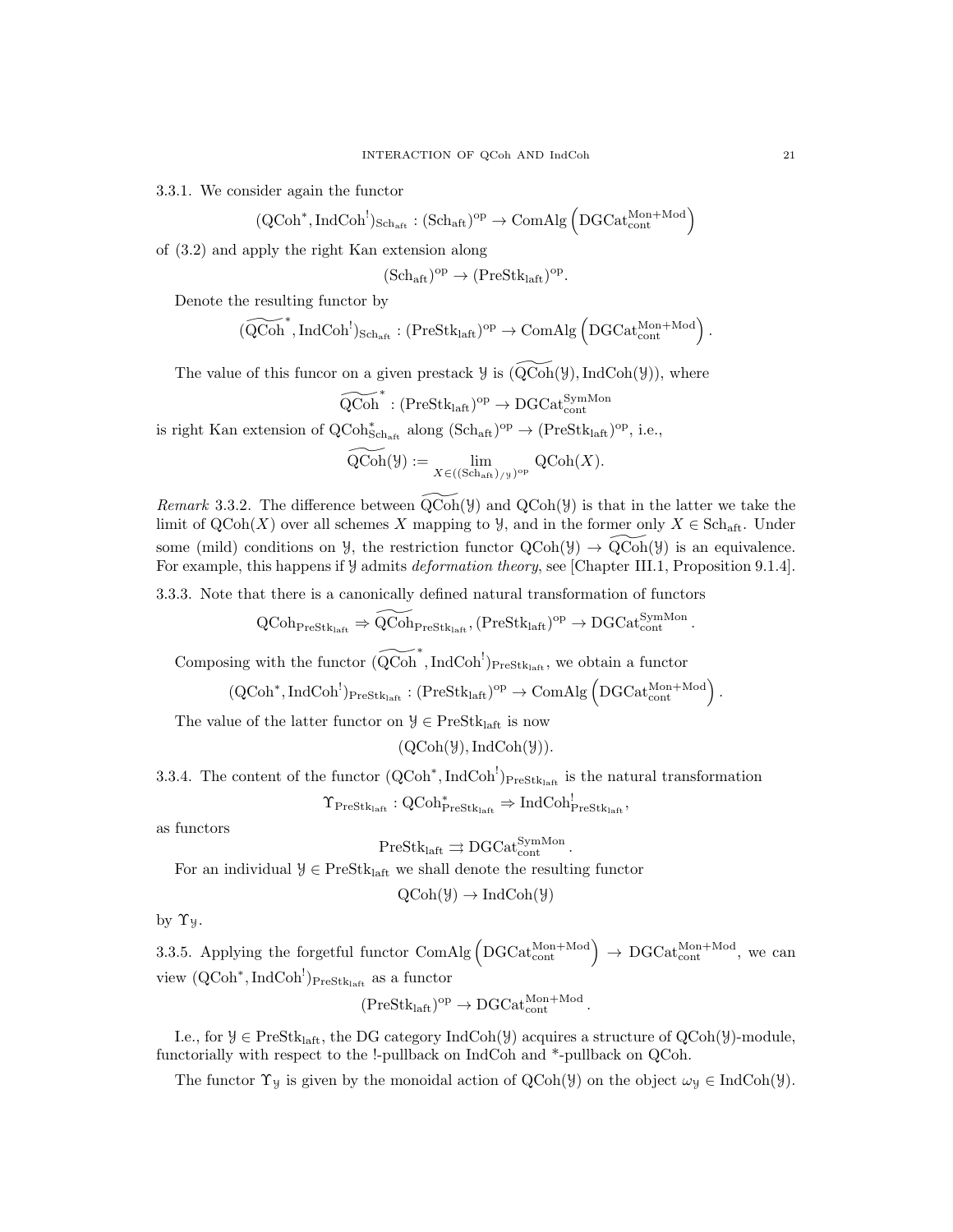3.3.6. The following assertion is often useful:

**Lemma 3.3.7.** For any  $\mathcal{Y} \in \text{PreStk}_{\text{laff}},$  the functor

$$
\Upsilon_{\mathcal{Y}}: \mathrm{QCoh}(\mathcal{Y})^{\mathrm{perf}} \to \mathrm{IndCoh}(\mathcal{Y})
$$

 $is$  fully faithful and the essential image consists of objects dualizable with respect to the  $\stackrel{!}{\otimes}$ symmetric monoidal structure.

*Proof.* Since both functors  $QCoh(-)$ <sup>perf</sup> and IndCoh(-) are convergent (by [Chapter I.3, Proposition 3.6.10] and [Chapter II.1, Proposition 6.4.3], respectively), the assertion reduces to the case when  $\mathcal{Z} = S \in \left. {^{\text{def}}\nolimits} \right.$   $\mathcal{E} \in S^{\text{def}}$ .

In this case, the functor  $\Upsilon_S$  is fully faithful on all of  $\mathrm{QCoh}(S)$ .

Let  $\mathcal{F} \in \text{IndCoh}(S)$  be a dualizable object. Since the unit object  $\omega_S \in \text{IndCoh}(S)$  is compact, we obtain that  $\mathcal F$  is compact, i.e., it belongs to  $\mathrm{Coh}(S)$ .

Consider  $\mathcal{E} := \mathbb{D}_S^{\text{Serre}}(\mathcal{F}) \in \text{Coh}(S)$ . It suffices to show that  $\mathcal{E} \in \text{QCoh}(S)^{\text{perf}} \subset \text{Coh}(S)$ . For that it suffices to show that all the \*-fibers of  $\mathcal E$  are finite-dimensional.

But the \*-fibers of  $\mathcal E$  are the duals of the !-fibers of  $\mathcal F$ , and the latter are finite-dimensional by the dualizability hypothesis: indeed, taking the !-fiber is a symmetric monoidal functor from  $\langle \text{IndCoh}(Z), \overset{!}{\otimes} \rangle$  to Vect.

 $\Box$ 

## 4. Duality

In this section we will study the interaction of the Serre duality on IndCoh with the naive (i.e., usual) duality on QCoh.

4.1. Duality on the category  $DGCat_{\text{cont}}^{\text{Mon}+\text{Mod},\text{ext}}$ . In this subsection we will explicitly describe dualizable objects in the symmetric monoidal category  $\text{DGCat}_{\text{cont}}^{\text{Mon+Mod,ext}}$ , and how the duality involution on dualizable objects looks like.

4.1.1. Let  $(O, C)$  be an object of DGCat<sup>Mon+Mod,ext</sup>.

The forgetful symmetric monoidal functor

$$
\rm DGCat^{Mon+Mod,ext}_{cont} \rightarrow DGCat_{cont}
$$

implies that if  $(O, C)$  is dualizable with respect to the symmetric monoidal structure on  $\mathrm{DGCat}_{\mathrm{cont}}^{\mathrm{Mon+Mod,ext}},$  then **C** is dualizable as a plain DG category.

4.1.2. Vice versa, we claim that if  $C$  is dualizable as a DG category, then  $(O, C)$  is dualizable in DGCat $_{\text{cont}}^{\text{Mon+Mod,ext}}$ , with the dual being  $(\mathbf{O}^{\text{rev-mult}}, \mathbf{C}^{\vee})$ , where  $\mathbf{O}^{\text{rev-mult}}$  is the monoidal category, obtained from O by reveresing the multiplication.

Namely, the unit

$$
({\rm Vect},{\rm Vect}) \rightarrow (\mathbf{O},\mathbf{C}) \otimes (\mathbf{O}^{{\rm rev-mult}},\mathbf{C}^\vee) = (\mathbf{O} \otimes \mathbf{O}^{{\rm rev-mult}},\mathbf{C} \otimes \mathbf{C}^\vee)
$$

is given by the data  $(M, F, 1_M)$ , where:

- $M = 0$ , regarded as a  $O \otimes O^{rev-mult}$ -module category;
- F is the functor of  $\mathbf{O} \to \mathbf{C} \otimes \mathbf{C}^{\vee}$ , given by the action of  $\mathbf{O}$  on  $\mathbf{C}$ ;
- $1_M$  is the unit object of O.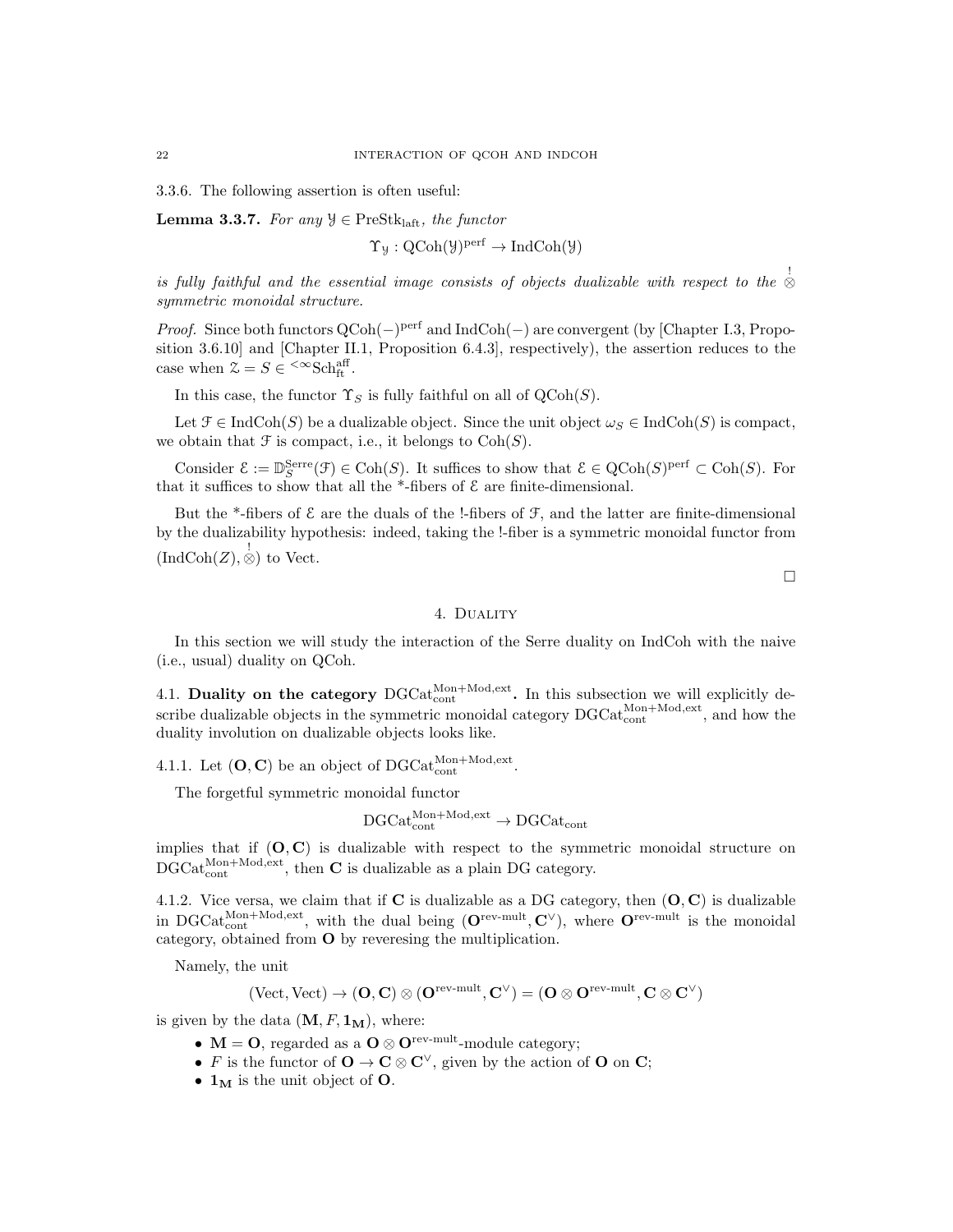The co-unit

$$
(\mathbf{O}^{\mathrm{rev-mult}}\otimes \mathbf{O}, \mathbf{C}^\vee \otimes \mathbf{C}) = (\mathbf{O}^{\mathrm{rev-mult}}, \mathbf{C}^\vee) \otimes (\mathbf{O}, \mathbf{C}) \to (\mathrm{Vect}, \mathrm{Vect})
$$

is given by the data  $(\mathbf{M}, F, \mathbf{1_M}),$  where:

- $M = O$ , regarded as a *right*  $O<sup>rev-mult</sup> \otimes O$ -module category;
- $F$  is the functor

$$
O\operatorname*{\otimes}_{O^{\operatorname{rev-mult}} {\otimes} O} (C^{\vee}\otimes C) \simeq C^{\vee}\operatorname*{\otimes} C \to \operatorname{Vect},
$$

where the last arrow is the canonical pairing;

•  $1_M$  is the unit object of O.

$$
4.1.3. \ \mathrm{Let}
$$

$$
(\mathrm{DGCat}_{\mathrm{cont}}^{\mathrm{Mon+Mod}})^{\mathrm{dualizable}} \subset \mathrm{DGCat}_{\mathrm{cont}}^{\mathrm{Mon+Mod}}
$$

and

$$
(\text{DGCat}_{\text{cont}}^{\text{Mon}^{op} + \text{Mod}})^{\text{dualizable}} \subset \text{DGCat}_{\text{cont}}^{\text{Mon}^{op} + \text{Mod}}
$$

be the full subcategories corresponding to the pairs  $(O, C)$  in which C is dualizable as a plain DG category.

Note that we have a canonically defined functor

$$
(4.1)\quad \left((DGCat_{cont}^{Mon+Mod})^{dualizable}\right)^{op}\rightarrow (DGCat_{cont}^{Mon^{op}+Mod})^{dualizable},\tag{O, C)\mapsto (O^{rev-mult}, C^{\vee}).
$$

By Sect. 4.1.2, the functors

$$
\mathrm{DGCat}_{\mathrm{cont}}^{\mathrm{Mon+Mod}} \to \mathrm{DGCat}_{\mathrm{cont}}^{\mathrm{Mon+Mod,ext}} \gets \mathrm{DGCat}_{\mathrm{cont}}^{\mathrm{Mon}^{\mathrm{op}}\, +\, \mathrm{Mod}}
$$

send the subcategories

$$
(\textrm{DGCat}_{\textrm{cont}}^{\textrm{Mon+Mod}})^{\textrm{dualizable}}
$$
 and  $(\textrm{DGCat}_{\textrm{cont}}^{\textrm{Mon}^{\textrm{op}}+\textrm{Mod}})^{\textrm{dualizable}}$ 

to  $({\rm DGCat}_{\rm cont}^{{\rm Mon+Mod,ext}})$ dualizable.

Moreover the construction of Sect. 4.1.2 can be upgraded to the following statement:

Lemma 4.1.4. The following square

$$
\begin{array}{ccc} \left((DGCat_{\text{cont}}^{\text{Mon+Mod}})^{\text{dualizable}}\right)^{op} & \longrightarrow & \left((DGCat_{\text{cont}}^{\text{Mon+Mod,ext}})^{\text{dualizable}}\right)^{op} \\ & & & \downarrow \\ & & & \downarrow \\ (DGCat_{\text{cont}}^{\text{Mon+p-Mod}})^{\text{dualizable}} & \longrightarrow & \left(DGCat_{\text{cont}}^{\text{Mon+Mod,ext}})^{\text{dualizable}} \end{array}
$$

canonically commutes.

4.2. The linearity structure on Serre duality. In this subsection we study how Serre duality on IndCoh is compatible with the action of QCoh.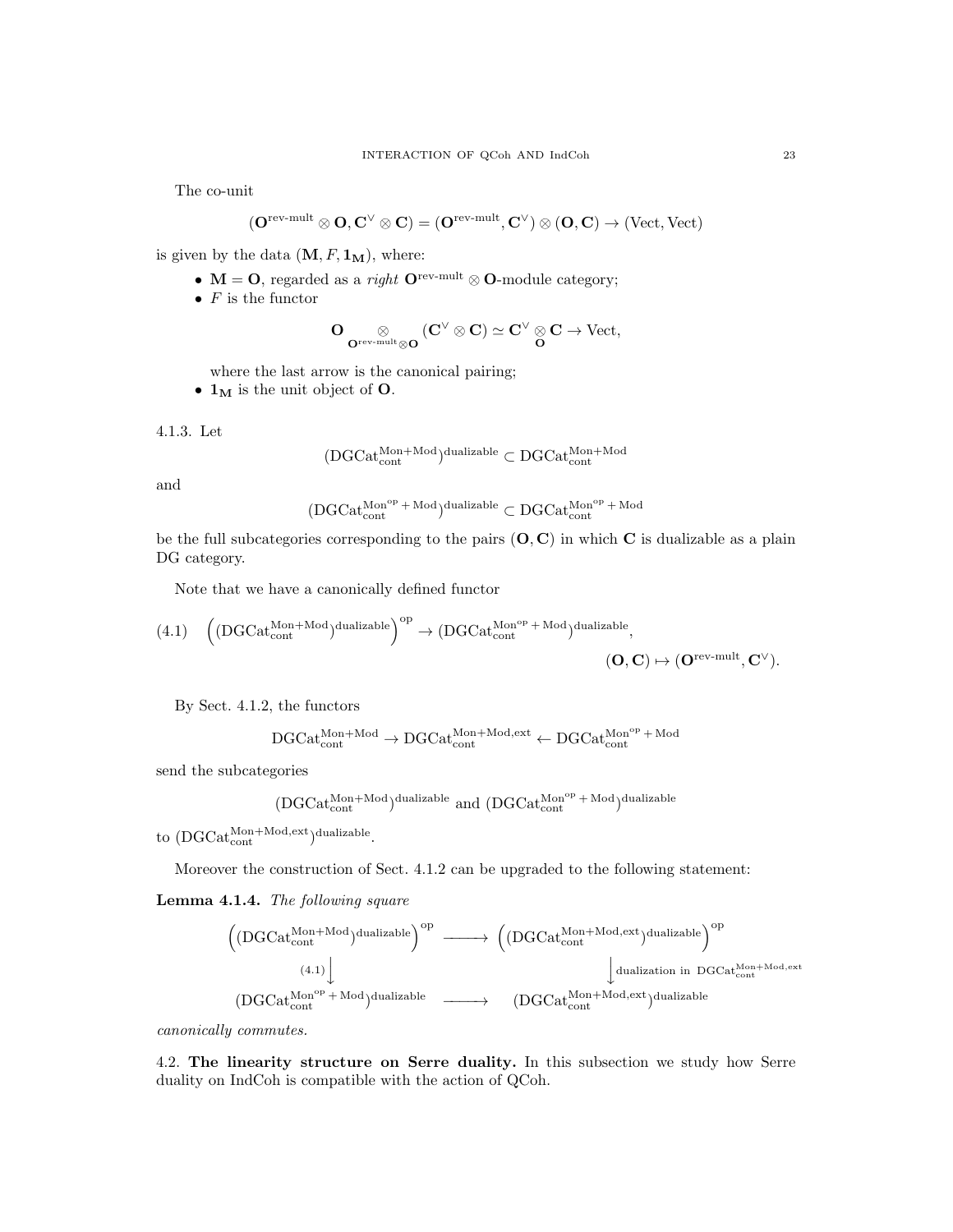4.2.1. Consider again the symmetric monoidal functor

 ${\rm (QCoh, IndCoh)_{Corr(Sch_{aft})_{{\rm all}; {\rm all}}^{\rm proper}}}: {\rm Corr(Sch_{aft})_{{\rm all}; {\rm all}}^{\rm proper}} \rightarrow {\rm DGCat}_{\rm cont}^{\rm Mon+Mod, {\rm ext}}$ 

of Theorem 3.1.3. Consider its restriction

 $(\mathsf{QCoh}, \mathsf{IndCoh})_{\mathsf{Corr}(\mathsf{Sch}_\mathrm{aft})_\mathrm{all;all}} : \mathsf{Corr}(\mathsf{Sch}_\mathrm{aft})_\mathrm{all;all} \to \mathsf{DGCat}_{\mathsf{cont}}^{\mathsf{Mon}+\mathsf{Mod}, \mathsf{ext}}.$ 

As in [Chapter II.2, Theorem 4.2.3], we obtain:

Corollary 4.2.2. The following diagram of functors canonically commutes:

$$
\begin{array}{ccc} \text{(Corr(Sch_{aft})_{all;all})}^{op} & \xrightarrow{((QCoh,IndCoh)_{Corr(Sch_{aft})_{all;all}})^{op}} & \text{(DGCat_{cont}^{Mon+Mod,ext})_{dualizable})}^{op} \\\\ & \varpi \downarrow & & \text{dualization in DGCat}_{cont}^{Mon+Mod,ext} \\\\ & \text{Corr(Sch_{aft})_{all;all}} & \xrightarrow{((QCoh,IndCoh)_{Corr(Sch_{aft})_{all;all}})} & (DGCat_{cont}^{Mon+Mod,ext})_{dualizable}, \end{array}
$$

.

where  $\varpi$  is as [Chapter II.2, Sect. 4.2.2].

4.2.3. Combining Corollary 4.2.2 with Lemma 4.1.4, we obtain:

Corollary 4.2.4. The following diagram canonically commutes

$$
\begin{array}{ccc} \rm Sch_{aft} & \xrightarrow{\rm (QCoh^*,IndCoh_*)_{Sch_{aft}} } & \rm (DGCat^{Mon^{op}_{}+Mod})\rm dualizable \\ & & \downarrow \rm (4.1) & \\ \rm Sch_{aft} & \xrightarrow{\rm ((QCoh^*,IndCoh^!)_{Sch_{aft}})^{op} } & \rm \left((DGCat^{Mon^+Mod}_{{cont}})^{\rm dualizable}\right)^{op} \end{array}
$$

The content of Corollary 4.2.4 is that for an individual  $X \in Sch_{\text{aff}}$ , the Serre duality equivalence

$$
\mathbf{D}_X^{\text{Serre}}: \text{IndCoh}(X)^\vee \simeq \text{IndCoh}(X)
$$

is compatible with the action of  $\mathrm{QCoh}(X)$ .

Furthermore, for a morphism  $f : X \to Y$ , the identification

$$
f^{!} \simeq (f_{*}^{\text{IndCoh}})^{\vee}
$$

is also compatible with the action of  $\mathrm{QCoh}(Y)$ .

4.3. Digression: QCoh as a functor out of the category of correspondences. The contents of this subsection are more or less tautological: they encode that the operation of direct image on QCoh is compatible with the action of QCoh on itself by tensor products.

4.3.1. The goal of this subsection is to prove the following analog of Corollary 4.2.4 for the pair of functors  $(QCoh^*, QCoh^*)_{Sch_{aff}}$  and  $(QCoh^*, QCoh_*)_{Sch_{aff}}$  of  $(2.3)$  and  $(2.6)$ , respectively:

Proposition 4.3.2. The following diagram canonically commutes

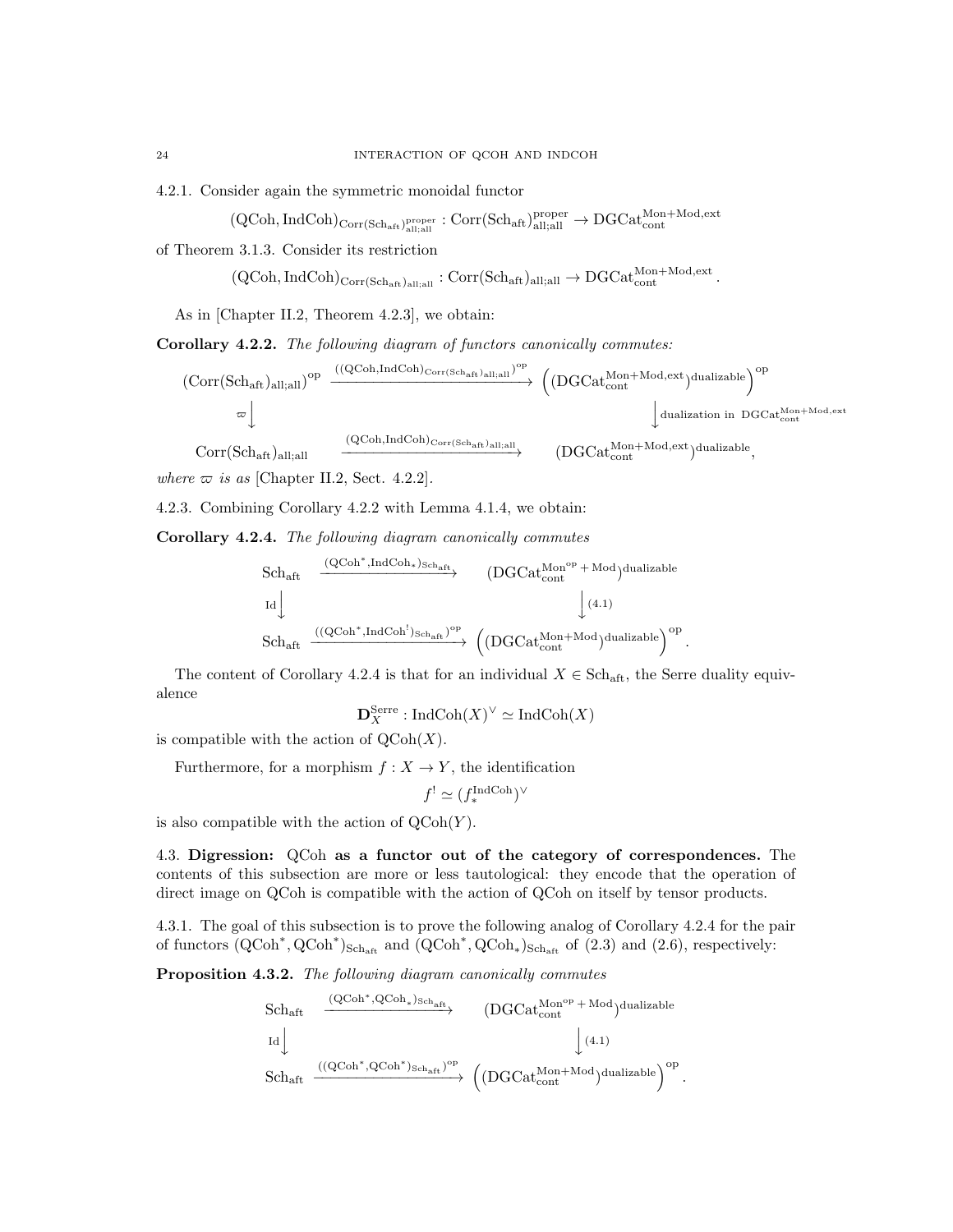The content of Proposition 4.3.2 is that for an individual  $X \in Sch_{\text{aft}}$ , there is a canonical duality equivalence

(4.2) 
$$
\mathbf{D}_X^{\text{naive}} : \mathrm{QCoh}(X)^\vee \simeq \mathrm{QCoh}(X),
$$

which is compatible with the action of  $\mathrm{QCoh}(X)$ .

Furthermore, for a morphism  $f : X \to Y$ , we have an identification

$$
f^* \simeq (f_*)^\vee,
$$

which is also compatible with the action of  $\mathrm{QCoh}(Y)$ .

4.3.3. It will follow from the construction below that the duality (4.2) is that given by the unit

$$
\text{Vect} \stackrel{k \to 0}{\longrightarrow} \text{QCoh}(X) \stackrel{(\Delta_X)_*}{\longrightarrow} \text{QCoh}(X \times X) \simeq \text{QCoh}(X) \otimes \text{QCoh}(X),
$$

and the co-unit

$$
Q\text{Coh}(X) \otimes Q\text{Coh}(X) \simeq Q\text{Coh}(X \times X) \xrightarrow{\Delta_X^*} Q\text{Coh}(X) \xrightarrow{\Gamma(X, -)} k.
$$

Equivalently, the duality (4.2) is induced by the anti-self equivalence of

$$
\mathrm{QCoh}(X)^c \simeq \mathrm{QCoh}(X)^{\mathrm{perf}},
$$

given by

$$
\mathcal{E} \mapsto \mathcal{E}^{\vee} := \underline{\mathrm{Hom}}_{\mathcal{O}_X}(\mathcal{E}, \mathcal{O}_X).
$$

4.3.4. As in the case of Corollary 4.2.4, in order to prove Proposition 4.3.2, it is sufficient to construct a symmetric monoidal functor

 $(4.3) \qquad (\text{QCoh}, \text{QCoh})_{\text{Corr}(Sch_{\text{aft}})_{\text{all};\text{all}}}: \text{Corr}(Sch_{\text{aft}})_{\text{all};\text{all}} \to \text{DGCat}_{\text{cont}}^{\text{Mon+Mod,ext}}.$ 

We will obtain  $(QCoh, QCoh)_{Corr(Sch<sub>aff</sub>)_{all;all}}$  by restriction from a symmetric monoidal functor

 $(4.4) \qquad \qquad {\rm (QCoh, QCoh)}_{\rm Corr(Sch_{\rm aft})^{all}_{all;all}}: {\rm Corr(Sch_{\rm aft})^{all}_{all;all}} \rightarrow ({\rm DGCat}_{\rm cont}^{{\rm Mon+Mod,ext}})^{2\text{-op}}.$ 

4.3.5. To construct (4.4), we start with the functor

$$
(\operatorname{QCoh}^*, \operatorname{QCoh}^*)_{\operatorname{Sch}_{\operatorname{aft}}} : (\operatorname{Sch}_{\operatorname{aft}})^{\operatorname{op}} \to \operatorname{DGCat}_{\operatorname{cont}}^{\operatorname{Mon} + \operatorname{Mod}},
$$

of (2.3) and follow it by the functor

$$
\mathrm{DGCat}_{\mathrm{cont}}^{\mathrm{Mon+Mod}} \to \mathrm{DGCat}_{\mathrm{cont}}^{\mathrm{Mon+Mod,ext}}
$$

of Sect. 1.3.4.

We obtain a functor

(4.5) 
$$
(Sch_{\text{aft}})^{\text{op}} \to \text{DGCat}_{\text{cont}}^{\text{Mon}+\text{Mod}, \text{ext}}.
$$

4.3.6. We now claim that the functor (4.5), viewed as a functor

$$
(\mathrm{Sch}_{\mathrm{aft}})^{\mathrm{op}}\to (\mathrm{DGCat}_{\mathrm{cont}}^{\mathrm{Mon+Mod,ext}})^{2\text{-op}}
$$

satisfies the right Beck-Chevalley condition.

This is proved in the same was as in Sect. 2.4.

Now, applying [Chapter V.1, Theorem  $3.2.2(b)$ ], we obtain that the functor  $(4.5)$  uniquely gives rise to the sought-for functor (4.4).